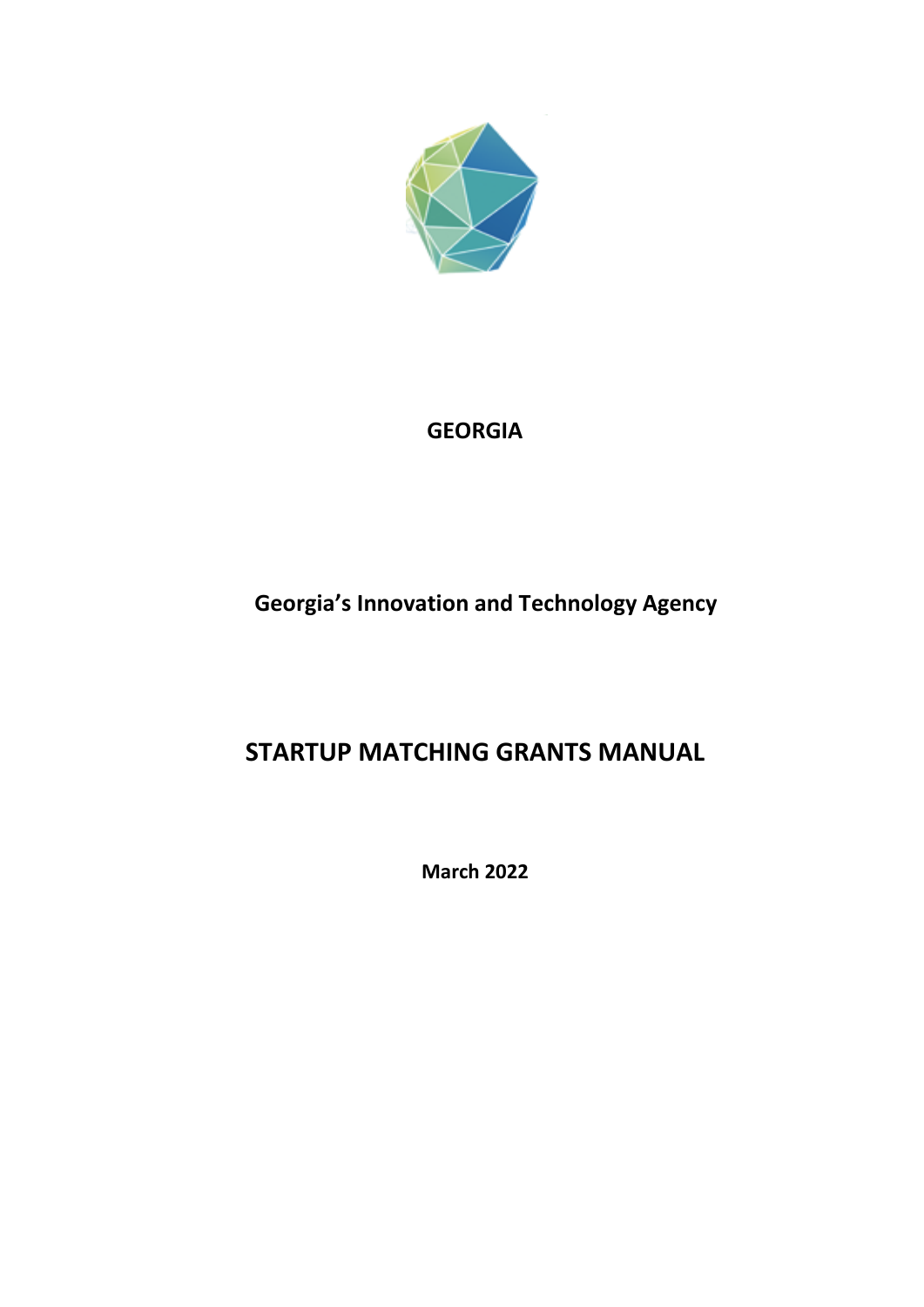## **CONTENTS**

| 1.     |  |  |  |  |  |
|--------|--|--|--|--|--|
|        |  |  |  |  |  |
|        |  |  |  |  |  |
| 2.     |  |  |  |  |  |
|        |  |  |  |  |  |
|        |  |  |  |  |  |
|        |  |  |  |  |  |
| 3.     |  |  |  |  |  |
|        |  |  |  |  |  |
| 4.     |  |  |  |  |  |
|        |  |  |  |  |  |
|        |  |  |  |  |  |
|        |  |  |  |  |  |
|        |  |  |  |  |  |
| 5.     |  |  |  |  |  |
|        |  |  |  |  |  |
|        |  |  |  |  |  |
|        |  |  |  |  |  |
|        |  |  |  |  |  |
| 6.     |  |  |  |  |  |
|        |  |  |  |  |  |
|        |  |  |  |  |  |
| 6.2.1. |  |  |  |  |  |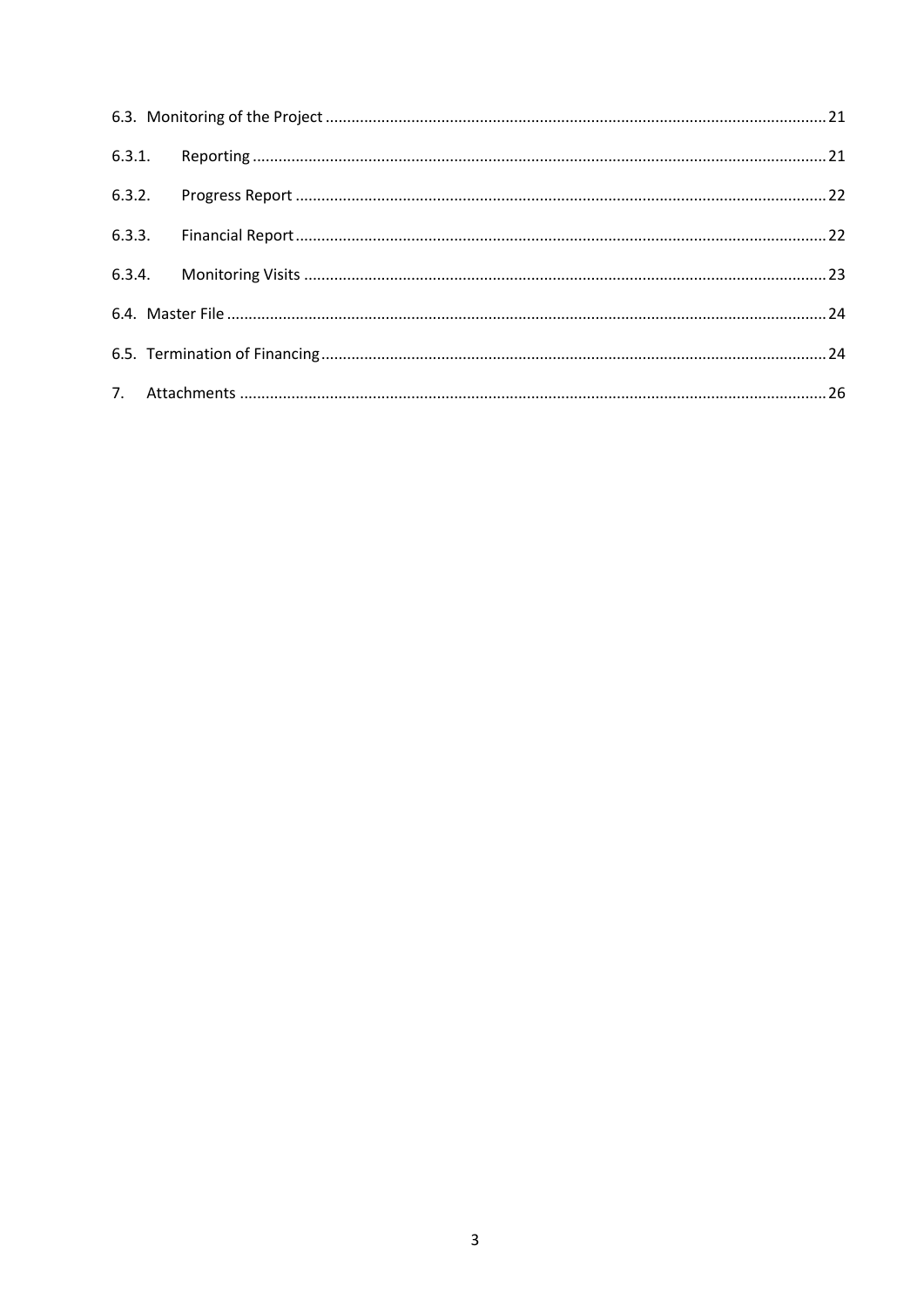#### **ABBREVIATIONS AND ACRONYMS**

<span id="page-3-0"></span>

| <b>GITA</b> | Georgia's Innovation and Technology Agency          |
|-------------|-----------------------------------------------------|
| <b>IIC</b>  | Independent Investment Committee                    |
| ΙP          | Intellectual Property                               |
| MGs         | <b>Startup Matching Grants (Program)</b>            |
| Project     | Startup Matching Grants Program Applicant's project |
| Program     | <b>Startup Matching Grants Program</b>              |
| Q&A         | <b>Questions and Answers</b>                        |
| R&D         | <b>Research and Development</b>                     |
| <b>SOE</b>  | Statement of Expenditures                           |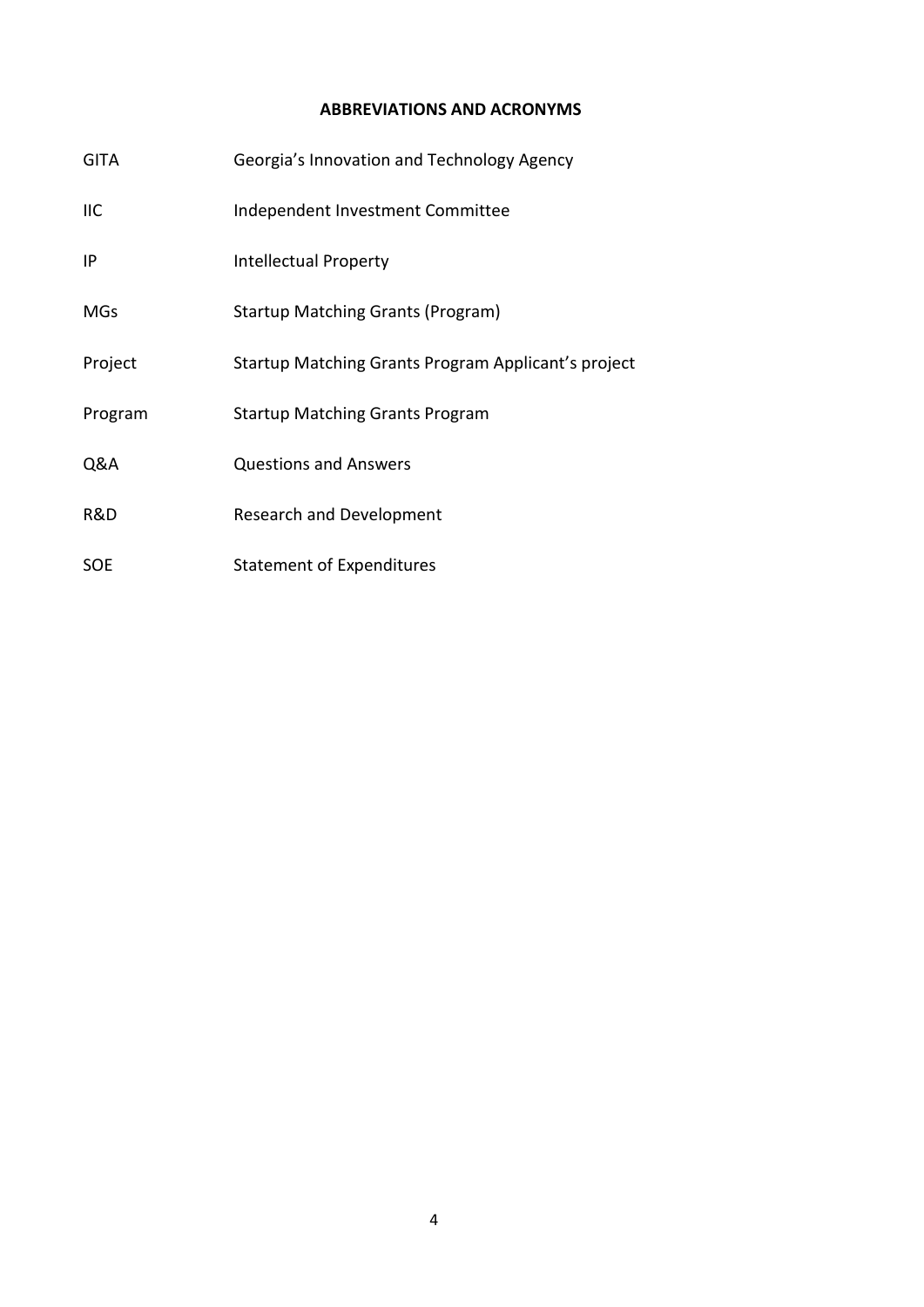#### **DEFINITIONS**

<span id="page-4-0"></span>

| <b>Application</b>                            | The package of all necessary documents and data<br>submitted by the Applicant including project proposal.                                                                                                                                         |
|-----------------------------------------------|---------------------------------------------------------------------------------------------------------------------------------------------------------------------------------------------------------------------------------------------------|
| <b>Project Proposal</b>                       | Project proposal is an integral part of the Application. It<br>consists of a business plan, project budget, financial<br>forecast, and Applicant's statement.                                                                                     |
| <b>Approved Project Budget</b>                | Applicant's project budget, included in the proposal.                                                                                                                                                                                             |
| <b>Call for Proposals</b>                     | Announcement, designed to provide an opportunity for<br>eligible Applicants to submit project proposals, which<br>meet the objectives of the Matching Grant Program.                                                                              |
| Independent<br>Investment<br><b>Committee</b> | An independent decision-making body Established by<br>GITA for awarding matching grants.                                                                                                                                                          |
| <b>Financing Agreement</b>                    | A document signed by the Applicant, governing GITA<br>Grant financing of the Applicant and responsibilities of<br>the Awardee.                                                                                                                    |
| <b>Final Settlement</b>                       | A legal document signed between GITA and the<br>Beneficiary at the end of the implementation of the<br>project, defining the completion of the project<br>implementation and the fulfillment of the obligations<br>under the Financing Agreement. |
| <b>Beneficiary</b>                            | eligible Applicant that signed the<br>Financing<br>An<br>Agreement with GITA.                                                                                                                                                                     |
| <b>Implementing Agency</b>                    | Georgia's Innovation and Technology Agency (GITA)                                                                                                                                                                                                 |
| <b>Desk Review</b>                            | The first stage of the proposal evaluation process, where<br>applications are checked against administrative and<br>eligibility and IP compliance.                                                                                                |
| <b>Pre-evaluation Stage</b>                   | The second stage of the proposal evaluation process,<br>where applications are evaluated at least by two<br>independent international peer reviewers against the<br>criteria set forth under Section 5 of this manual.                            |
| <b>Pre-selected Applications</b>              | A list of top 50 project proposals for final evaluation,<br>ranked by score. If the 50th and subsequent applications<br>in the ranking have equal total scores, all the mentioned<br>applications with equal scores will go to the final stage.   |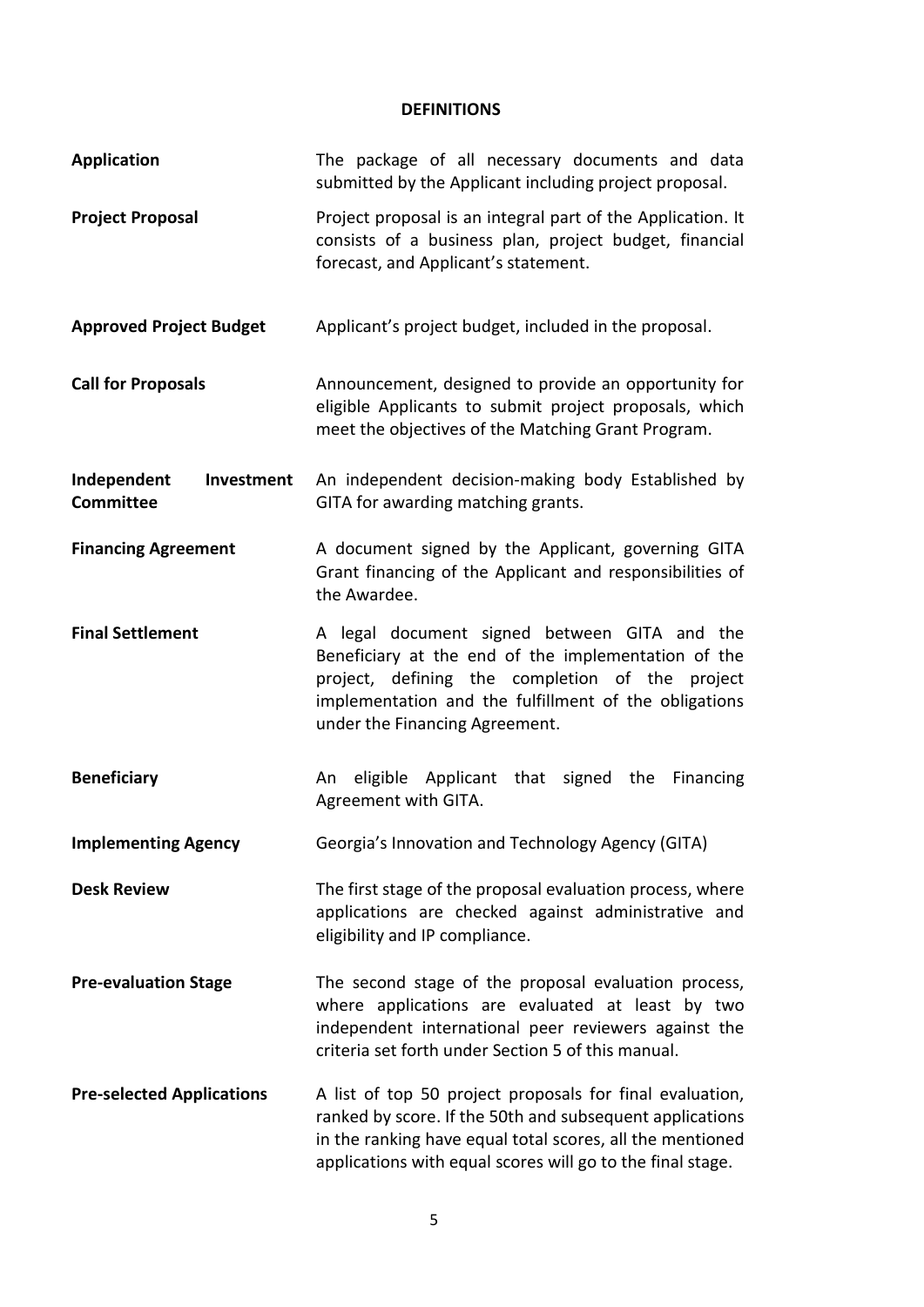**Negotiation Stage** Contract negotiation stage, to address all ambiguities that emerged during the evaluation and to obtain additional documents or revisions of the proposals.

#### **Implementing Agency**

**.** 

Georgia's Innovation & Technology Agency under the Ministry of Economy and Sustainable Development of Georgia (MoESD) is the Project implementing agency and, subsequently, the MGs Program administrator.

GITA will also support costs of administration of the MGs program, training and coaching to grant Applicants and winners. The training and coaching will be provided by a network of experts coordinated by GITA.

#### <span id="page-5-0"></span>**1.1. Startup Matching Grants - Program Objectives**

The objective of the Startup Matching Grants is to stimulate innovation and creation of innovative enterprises in Georgian economy through development/adoption and commercialization of Innovative<sup>1</sup> products and services with the potential for internationalization.

#### <span id="page-5-1"></span>**1.2. Startup Matching Grants - Program Description**

SMGs are one of the most common funding instruments across both developed and developing economies used in fostering innovation. Innovativeness can refer to products and services, as well as to the technology and process. Table 1 below summarizes the main characteristics of the program.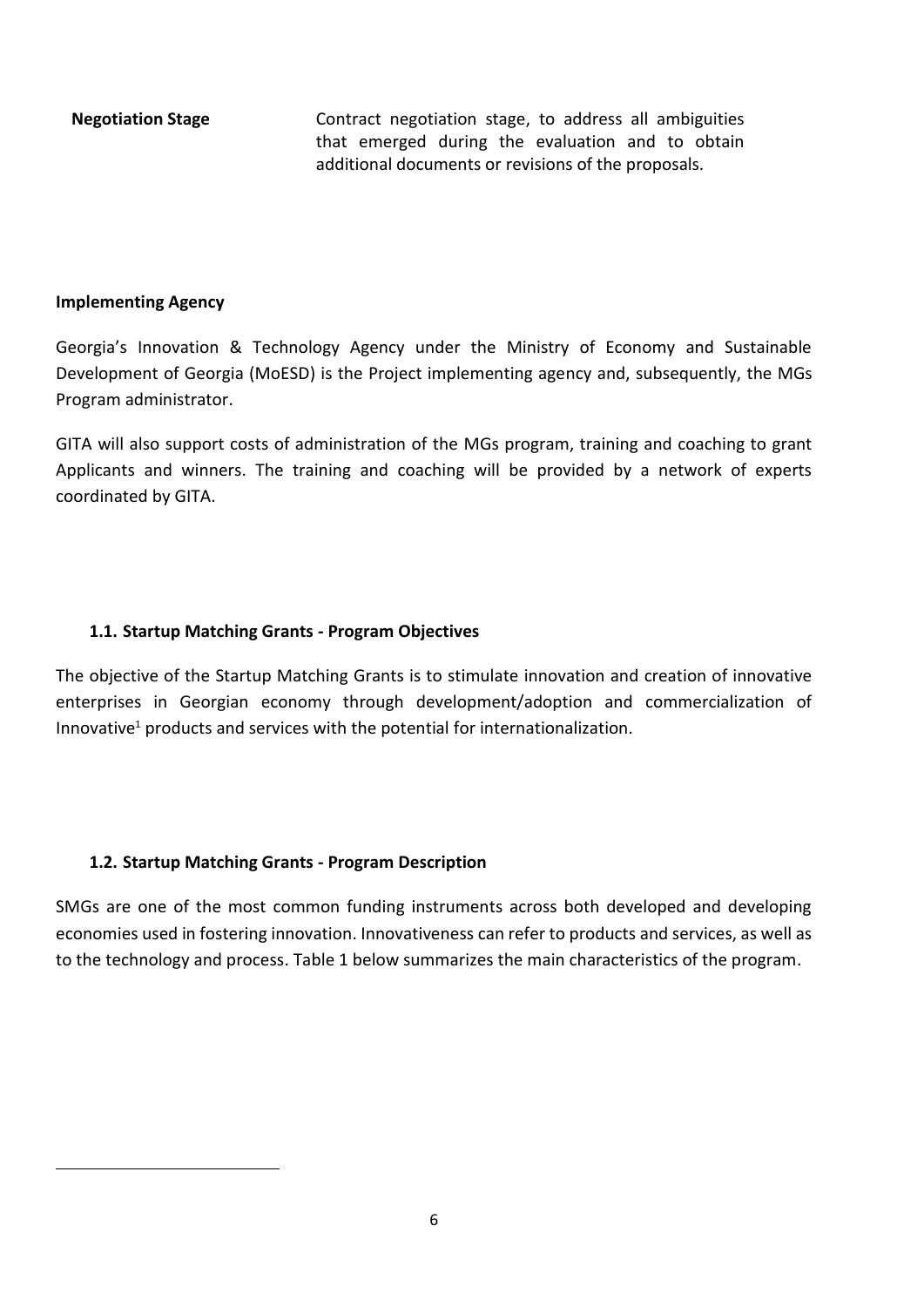|                                             | <b>Startup Matching Grants</b>                                                                      |
|---------------------------------------------|-----------------------------------------------------------------------------------------------------|
| <b>Objective</b>                            | Stimulate development of new innovative Startup/early-stage<br>enterprises                          |
| <b>Recipient</b>                            | Early-stage, private, small- enterprises, less than 2 years old                                     |
| <b>Grant size</b>                           | Up to GEL 150'000                                                                                   |
| <b>Duration</b>                             | Up to 9 months                                                                                      |
| Co-financing<br>(financial<br>contribution) | At least 10% of total project costs preferably from private,<br>and excluding public grant sources. |

#### **Table 1: Startup Matching Grants Program – Main Characteristics**

In the course of the MGs Program, Calls for Proposals will be announced according to the annual budget allocation of grant money. Total budget allocated for each Call for proposals under Startup Matching Grants will equal to 3 million Georgian Lari.

The financing to be awarded by GITA through Startup Matching Grants could cover a maximum of 90 percent up to GEL 150,000 of the total approved Applicant's project budget for a 9 months project. A minimum of 10 percent of the project budget would be secured in cash by the Applicant from other sources, preferably private, and excluding public grant sources. To ease the financial pressure on the Applicants, the private sector contribution will be required according to the schedule of tranches outlined in section 6.2 below. The tranches will be quarterly and aligned with the expenditure plan prepared as part of the grant Application. Financial and technical progress will be verified by GITA each quarter before the subsequent quarterly payment is made to ensure productive and transparent use of the funds. If the project progress deviates substantially from the proposal, then GITA will decide whether to accept a revised implementation proposal or terminate the project.

Eligible costs to be financed by the Startup Matching Grants are: prototyping, proof of concept, business development, intellectual property applications and fees, R&D services and subcontracts, testing and piloting of developed innovations, business plan preparation for further capital mobilization, commercialization, and others. Ineligible costs are described in Section 2.3.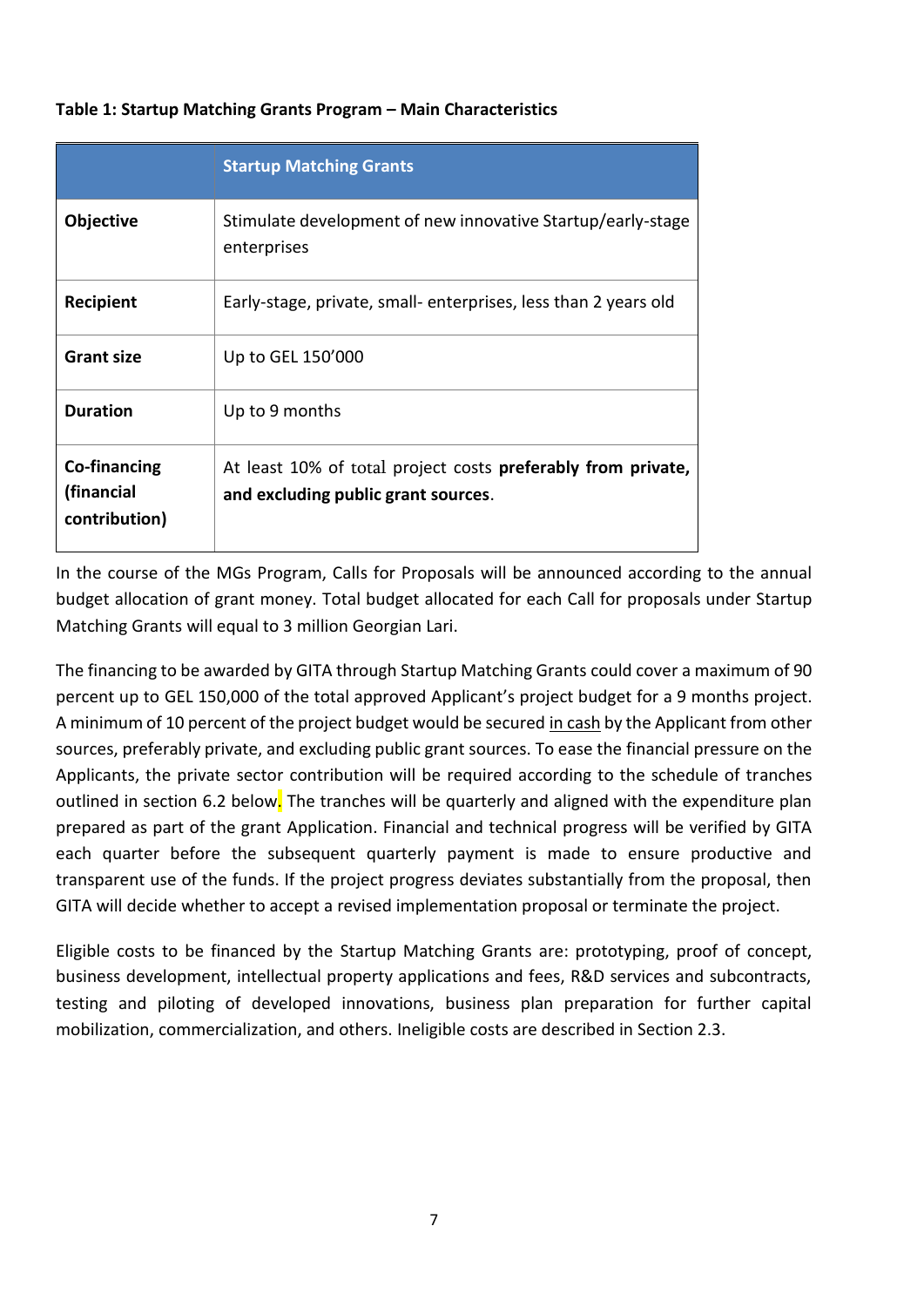#### <span id="page-7-0"></span>**2. ELIGIBILITY CRITERIA**

Each application received will be evaluated and assessed for eligibility using the three sets of eligibility criteria which are (1) eligibility of applicants, (2) eligibility of activities/projects and (3) eligibility of documents submitted.

#### <span id="page-7-1"></span>**2.1. Eligibility of Applicants**

1. The Applicant is a business entity, incorporated under the applicable/current Entrepreneurs Law of Georgia, registered at the National Agency of Public Registry (NAPR);

Or

The Applicant is a natural person (or group of natural persons) with an innovative business idea. If selected, the applicant will be requested to register the legal business unit prior to contract signing;

- 2. Applicant has been incorporated for no longer than two (2) years by the date when call for proposals has been launched;
- 3. The Applicant is a business entity, whose turnover did not exceed GEL 500,000 during the last 12 months before the publication date of the call (If a call has been published in the middle of the month e.g.  $13<sub>th</sub>$  of August, July of the same year will be the  $12<sub>th</sub>$  month of the abovementioned period);
- 4. The majority of Applicant's ownership shall not belong to a parent company;
- 5. The Applicant, as a business entity, is not a beneficiary of any of the previous rounds of the Startup Matching Grants Program (including World Bank-funded program – Startup Matching Grants);
- 6. Natural Person should not be a shareholder more than two (2) awarded Applicant (including World Bank-funded program – Startup Matching Grants).

In addition, in Applicant's Statement (Attachment MG5), the applicant must declare that:

- The Applicant is not bankrupt, insolvent, being wound up, in the process of reorganization are not registered in the debt registry of the National Enforcement Bureau or having their affairs administered by the courts, has not suspended business activities for whatever reasons, is not subject of proceedings concerning those matters, or are not in any analogous situation arising from similar procedure provided for in national legislation or regulations;
- The Applicant's founders are not registered in the debt registry of the National Enforcement Bureau;
- The Applicant is not in breach of duties related to taxes in accordance with the Tax Code of Georgia.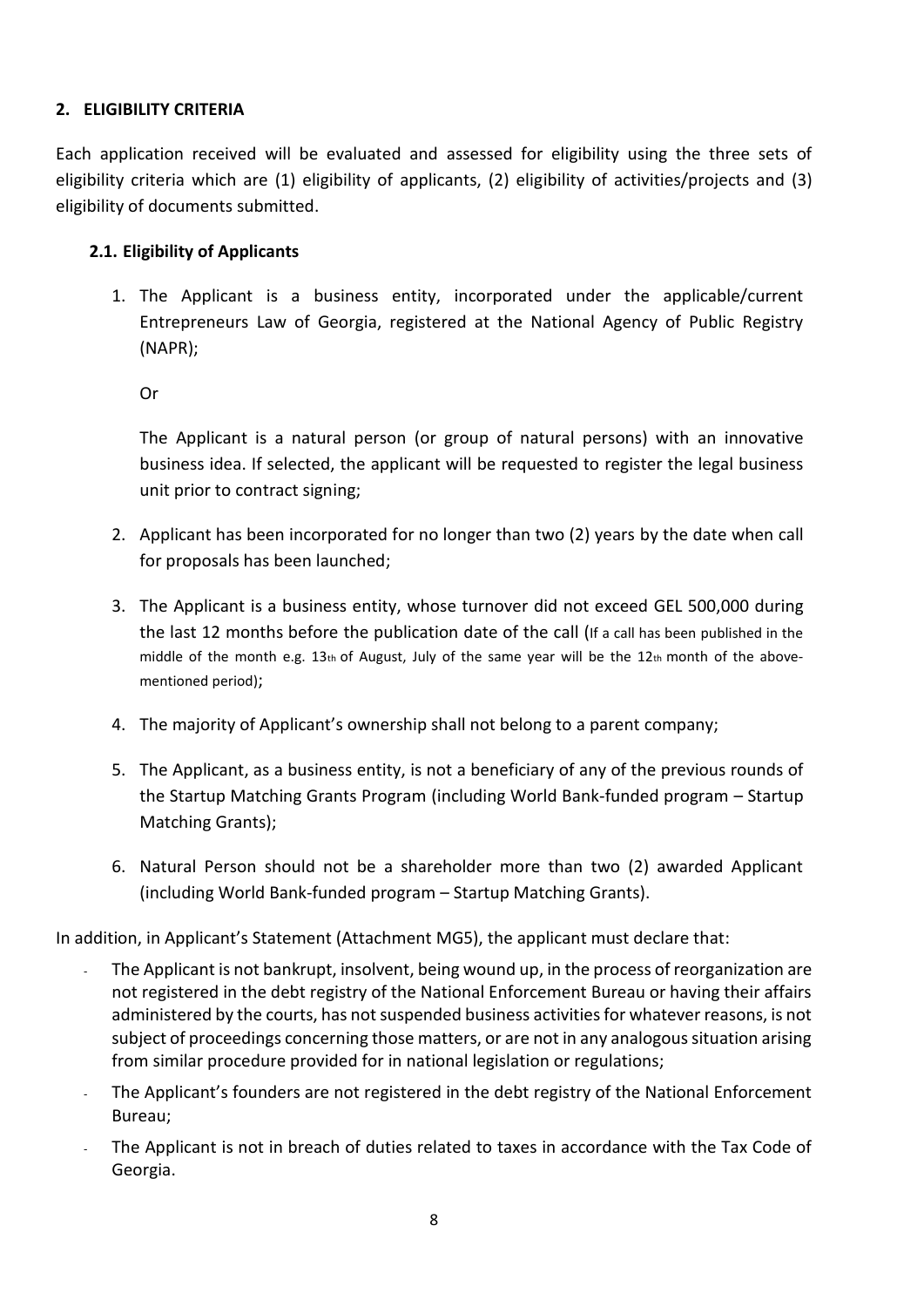#### <span id="page-8-0"></span>**2.2. Eligibility of projects/activities**

Under Startup Matching Grants, GITA will consider the financing of the technology based projects/activities except those related to:

> The military, nuclear technologies, production of spirits, tobacco, and hazardous substances. Projects/activities related to the wine industry are considered as eligible, as long as they do not also relate to production of spirits.

#### <span id="page-8-1"></span>**2.3. Eligibility of costs**

Only 'eligible costs' can be covered by a grant. The categories of costs that are eligible and ineligible are indicated below.

Costs that meet all of the criteria listed below can be considered as eligible:

- (1) Are incurred as per Approved Project Budget;
- (2) Are incurred and paid during the project implementation period.
- (3) Are reasonable and necessary for the implementation of the project;
- (4) Are recorded in the accounting books of the Beneficiary;
- (5) Correspond to the local tax legislation;

GITA recommends that the Applicants structure a project budget and organize costs roughly in the following manner:

- 1. Salaries: inclusive of all taxes and social benefits for employees working on the project;
- 2. Equipment or machinery for production purposes and R&D supplies; not exceeding 50% of the total project budget. Only in duly justified cases and derived from the specific of the project and its results, GITA might accept the costs exceeding above-mentioned ceiling;
- 3. R&D services, subcontracts. All agreements with third parties must contain provision that the Applicant retains ownership of all new IP and know-how that may be created during the implementation of the project;
- 4. R&D experts/advisors;
- 5. Patent application and fees, certifications;
- 6. All other costs that are derived directly from the requirements of the project and do not fall within the list of ineligible costs as listed below.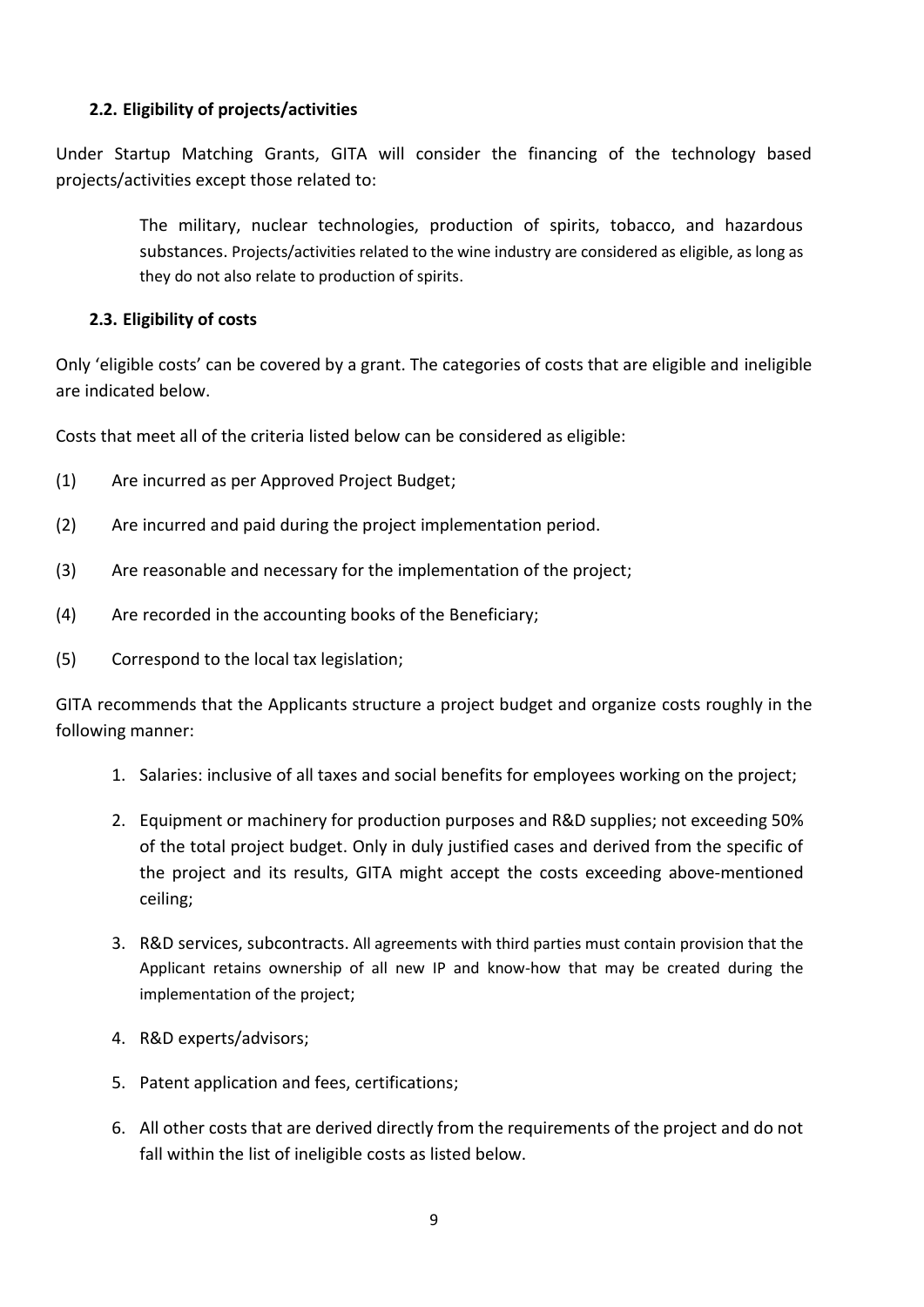The applicants financed under the Startup Matching Grants must get a tax credit or a refund of the value-added tax and an exemption on profit and import taxes envisaged for grantees by the Georgian Tax Code.

#### **Ineligible costs**

Costs that will not be considered for financing from GITA grant funds include:

- 1. Interest or debt owed to any party;
- 2. Expenditures and provisions for possible future losses or debts;
- 3. VAT, profit and import tax as per exemptions provisioned for grantees in the relevant Articles of the Tax Code of Georgia. In case of Value Added Tax, the Applicant(s) later identified as Beneficiary(ies) may pay for the VAT from grant funds, however such payments shall not be regarded as eligible costs and therefore not be included in the list of expenditures in the quarterly financial report.
- 4. Items already financed through another framework, program or company/institution (prevention of double financing);
- 5. Currency exchange losses; fees and penalties;
- 6. Entertainment and hospitality costs;
- 7. Relocation or subscription costs;
- 8. Purchase of land or buildings or renovation of buildings.

Apart from the ineligible costs, the Applicants, later identified as Beneficiary(ies) shall not Make payments in physical cash and shall only pay for costs incurred for project purposes from the designated bank account.

#### <span id="page-9-1"></span><span id="page-9-0"></span>**3. PROCUREMENT PROCEDURES**

#### **3.1 Fraud and Corruption**

GITA requires that the grant Beneficiaries as well as selected Suppliers and Consultants participating in the projects adhere to the highest ethical standards, both during the selection process and throughout the execution of a contract. In pursuance of this policy, GITA defines the terms set forth below:

- (i) "corrupt practice" is the offering, giving, receiving, or soliciting, directly or indirectly, of anything of value to influence the actions of another party;
- (ii) "fraudulent practice" is an act or omission, including misrepresentation, that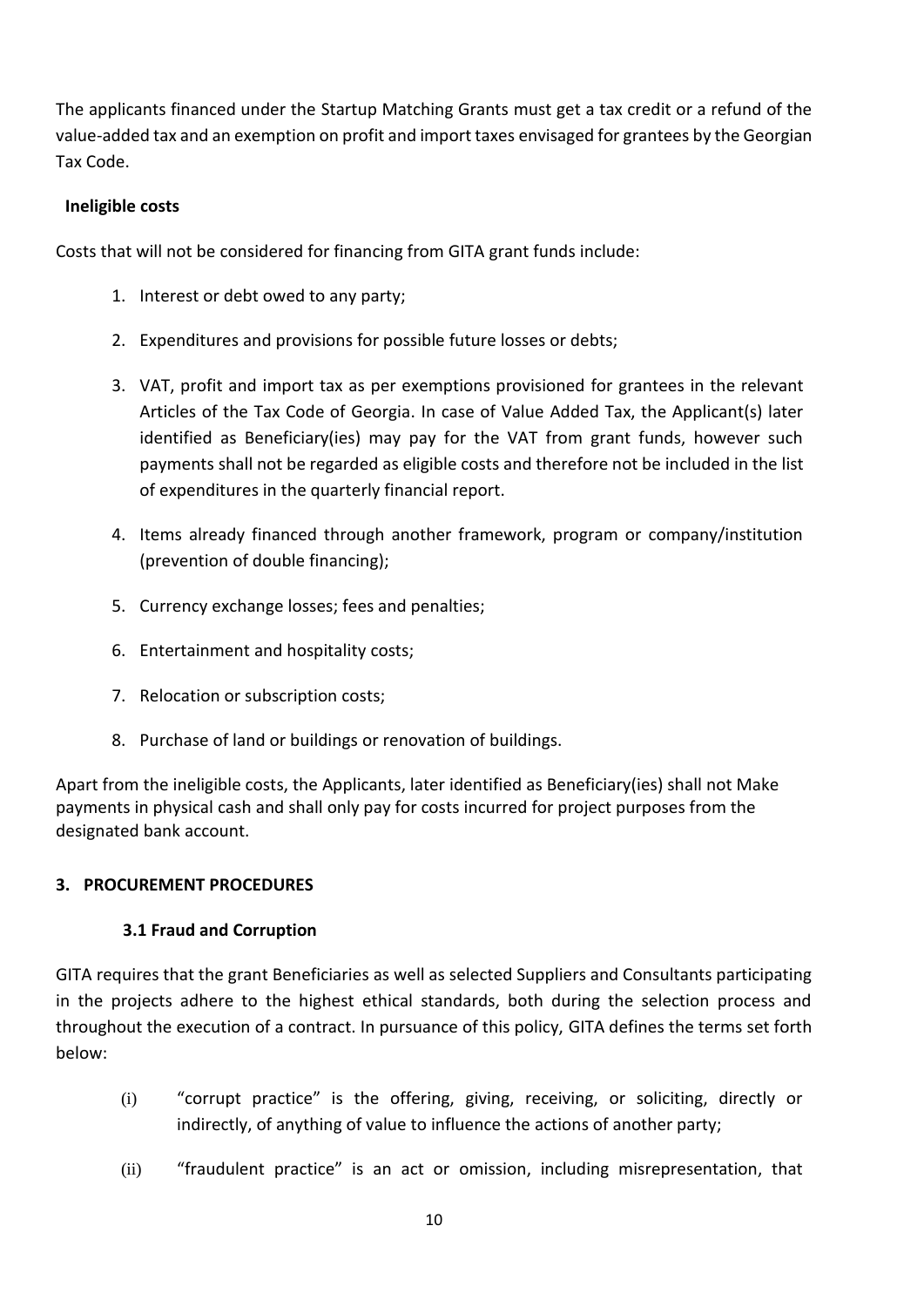knowingly or recklessly misleads, or attempts to mislead, a party to obtain financial or other benefit or to avoid an obligation;

- (iii) "collusive practices" is an arrangement between two or more parties designed to achieve an improper purpose, including to influence improperly the actions of another party;
- (iv) "coercive practices" is impairing or harming, or threatening to impair or harm, directly or indirectly, persons or their property to influence their participation in a procurement process, or affect the execution of a contract;
- (v) "obstructive practice"

(aa) deliberately destroying, falsifying, altering, or concealing of evidence material to the investigation or making false statements to investigators in order to materially impede a GITA investigation into allegations of a corrupt, fraudulent, coercive, or collusive practice; and/or threatening, harassing, or intimidating any party to prevent it from disclosing its knowledge of matters relevant to the investigation or from pursuing the investigation, or

(bb) acts intended to materially impede the exercise of the GITA's inspection and audit rights.

Before accepting the Applicant statement terms, the Applicant is advised to carefully read the whole document and contact GITA if any questions arise.

#### <span id="page-10-0"></span>**4. SUBMISSION OF THE APPLICATION**

#### <span id="page-10-1"></span>**4.1. Acceptance of Terms**

The first step in the Application process requires the Applicant to accept the Applicant statement in order for GITA to consider and evaluate the Application. The Applicant statement (Attachment MG5), also developed for on-line access, covers the following primary topics:

- Acceptance of terms in regards to the Startup Matching Grants Program;
- Acceptance of terms in regards to the Financing Agreement (**Attachment MG9**);
- Acceptance of terms of Confidentiality Policy and Prevention of Conflict of Interest Policy;
- Acceptance of terms with respect to Intellectual Property and know-how requirements;
- Other conditions specified in the Applicant statement.

#### <span id="page-10-2"></span>**4.2. IP and Know-How Requirements**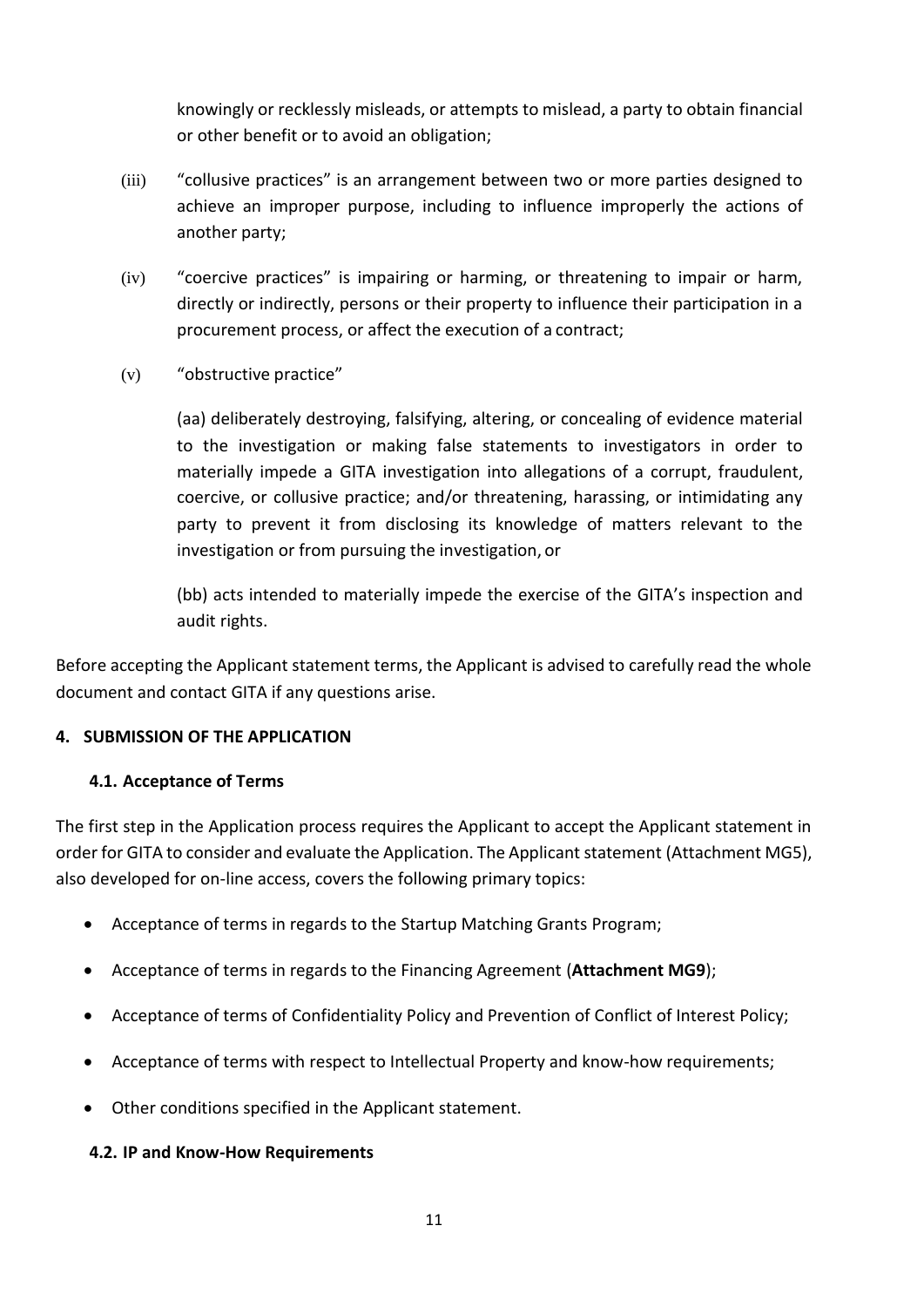If applicable, the Applicant is required to show proof of IP and know-how rights, including but not limited to licensing agreements, in-kind contribution agreements, options or commitments, if any, and other agreements confirming that the Applicant owns or has rights to the technology being developed and the finished product or service.

Any new IP and know-how, which may be created during the implementation of the project, belongs to the Applicant. The Applicant has to secure these IP and know-how rights in agreements concluded with any third party.

If awarded a grant, the Applicant shall also address the recommendations drawn by GITA.

#### <span id="page-11-0"></span>**4.3. Application forms and supporting documents**

The following documentation shall be submitted before the submission deadline is over, **in Georgian and in English** through matching grants web-portal:

#### **Project Proposal documentation:**

- Applicant statement (Attachment SMG5) in English and Georgian;
- Business plan (Attachment SMG2) in English and Georgian;
- Project budget (Attachment SMG3) in English and Georgian;
- Financial Forecast (Attachment SMG4) in English and Georgian;

## **Supporting Documentation:**

- Business Registration Form issued by National Agency of Public Registry (NAPR), not older than six (6) months at the time of submission of the Application, if applicable - in Georgian. Except for when start-up is represented by the natural persons;
- If applicable, Applicant's latest accounts from the revenue services, namely in Georgian (Except for when start-up is represented by the natural persons):
- Either (If applicant is a not VAT payer)
	- $\circ$  Notification from the revenue services that the applicant is not a VAT payer

Or (If applicant is a VAT payer)

 $\circ$  VAT declaration from the revenue services for the last twelve months before the call for proposals is launched (monthly declaration)

**Additional supporting documents shall be provided by the selected applicants during the**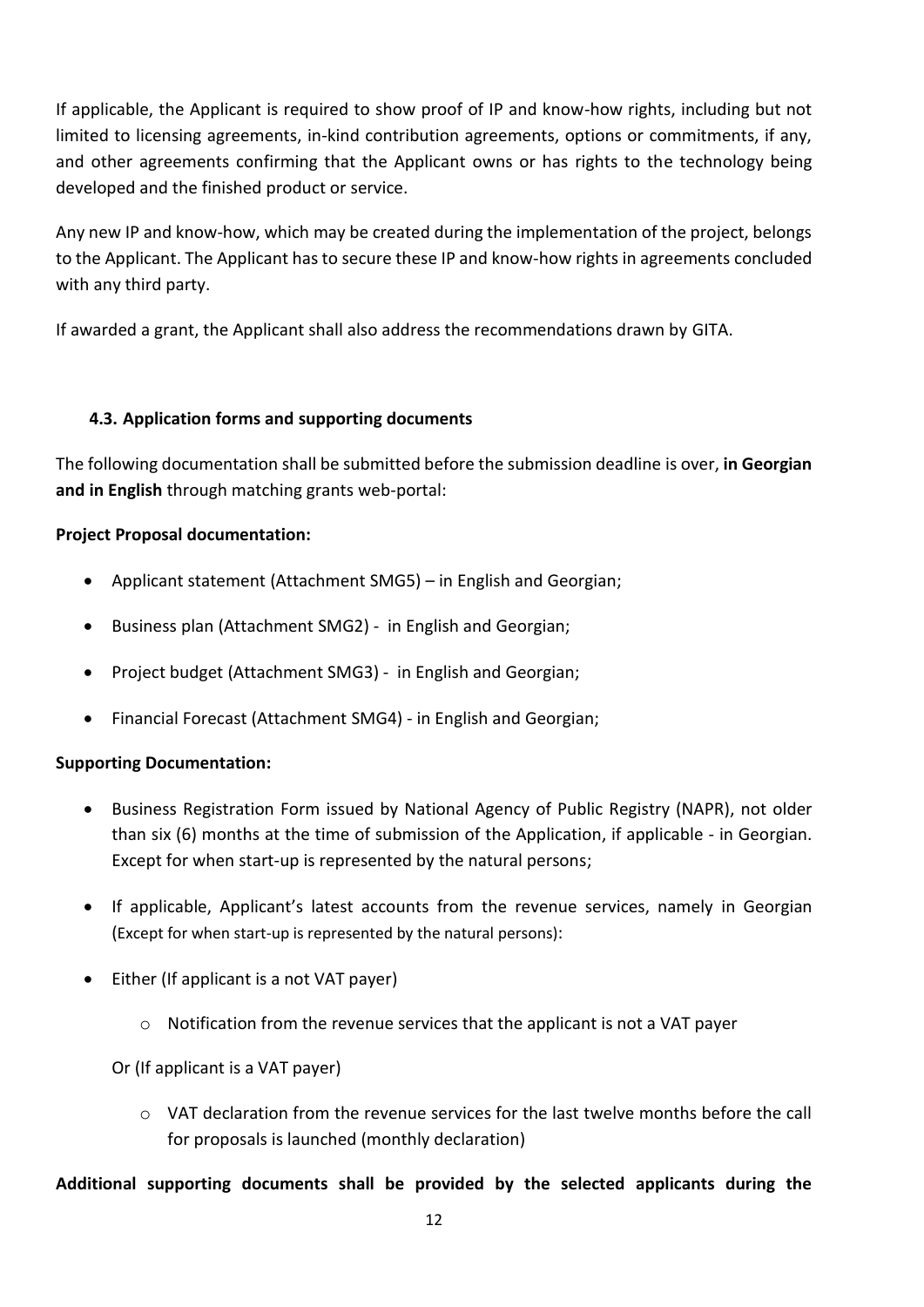#### **negotiation stage:**

- Bank account details of the account designated to the project, and the Latest bank statement;
- Proof of co-financing Relevant proof of co-financing includes but is not limited to: investment contract (e.g. capital contributions), debt agreement (e.g. credit agreements with the banks or financial institutions, loan agreements), company cash contribution (e.g. cash acquired through current business operations, cash expected from the ongoing and future business operations) and similar sources. Applicants will be given up to one month following the award decision to provide GITA with such proof;
- Extract from Registry of Entrepreneurs and Non-Entrepreneurial (Non-Commercial) Legal Entities by NAPR, if applicable. For Start-up Georgia, if the applicant is represented by the natural person or group of natural persons the company will be registered based on the Implementing Agency's request and therefore registration form shall be provided with the additional supporting documents requested during the negotiation stage;
- Proof of IP and know-how rights, including but not limited to licensing agreements, in-kind contribution agreements, options or commitments, if any, and other agreements confirming that the Applicant owns or has rights to use the technology being developed and the finished product or service, if applicable;
- Any other document as requested by the Implementing Agency.

Please note that in both cases, **some of the documents might be requested in original** if deemed necessary by GITA.

#### <span id="page-12-0"></span>**4.4. Instructions to the submission process**

Only Applications submitted using Matching Grants web portal, accessible via [www.grants.gov.ge](http://www.grants.gov.ge/) will be considered.

To apply for the Startup Matching Grants Program, the Applicant needs to register to the Matching Grants web portal, and complete the Applicant registration form. The applicants will not be able to submit any application after the submission deadline.

It is the Applicant's responsibility to ensure that all the relevant documents are uploaded to the appropriate section of the Matching Grants web portal.

#### **Number of applications and grants per applicants**

The Applicant may submit more than one (1) application under this Call for Proposals.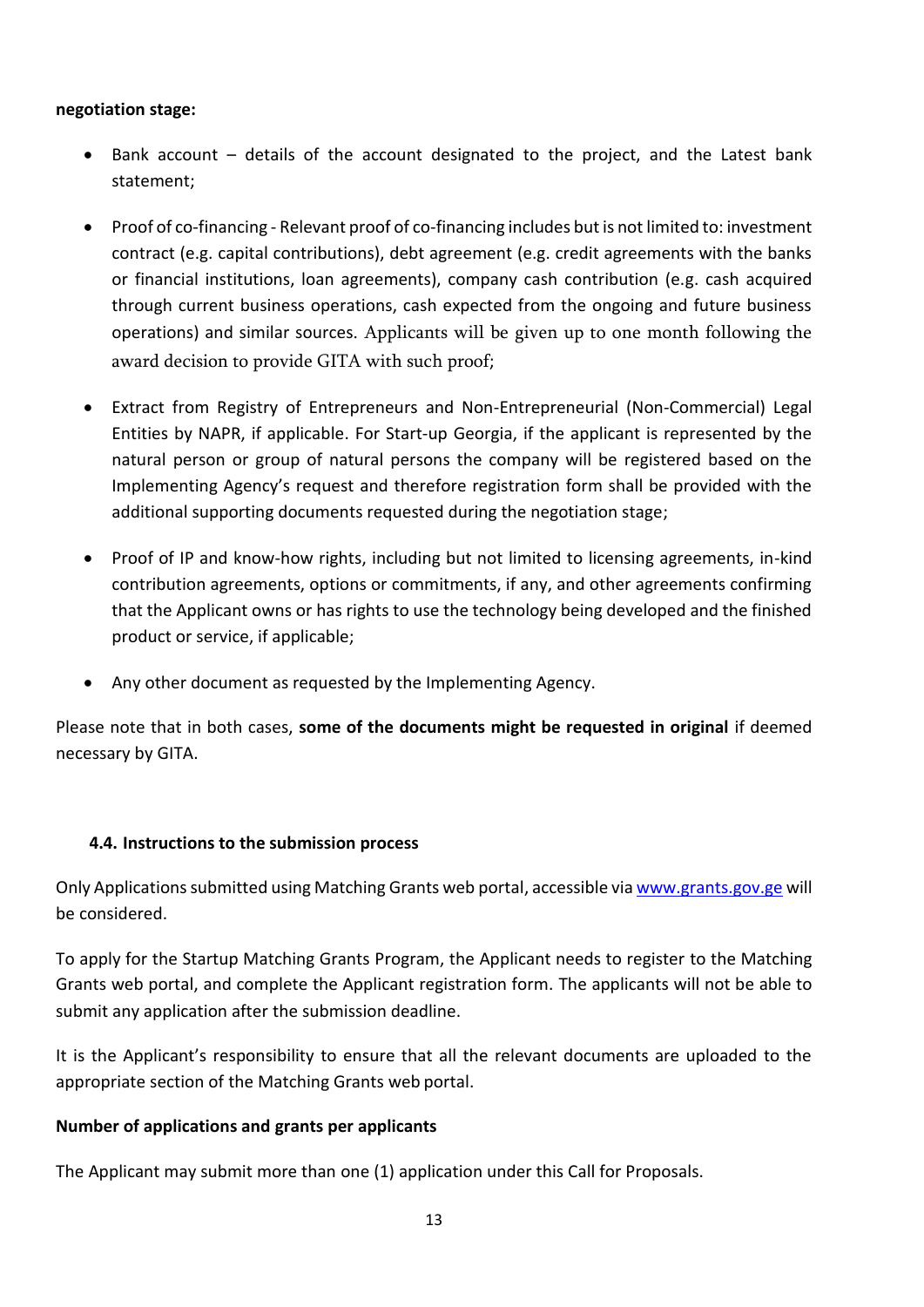The Applicant may not be awarded more than one (1) grant under this Call for Proposals (including World Bank-funded program – Startup Matching Grants).

Natural Person should not be a shareholder more than two (2) awarded Applicant (including World Bank-funded program – Startup Matching Grants).

## <span id="page-13-0"></span>**5. PROJECT EVALUATION AND FINANCING DECISION**

Evaluation process is composed of three key stages. These stages are desk review, pre-evaluation and final evaluation.

## <span id="page-13-1"></span>**5.1. Desk Review**

After submission deadline, all proposals will undergo a desk review. Each proposal will first of all be checked against eligibility compliance.

Any proposed project that contains activities included in the exclusion list will be turned down at the desk review stage.

Applications will be checked against the completeness of submitted documents and the eligibility criteria check according to this manual.

At this stage, the application shall be rejected on that sole basis and shall not be further evaluated if following criteria are not fulfilled:

- A complete set of project proposal documents and supporting documents listed in the section 4.3 (Application Forms and Supporting Documents) of this manual. Exceptions are cases when the agency automatically generates information / documentation through the external services on the grants portal (from the Revenue Service and the Public Registry).
- Project proposal documents and supporting documents are in wrong format or not in the languages required as per section 4.3 (Application Forms and Supporting Documents) of this manual.
- Any of the eligibility criteria as laid down in this manual, is not met.

The final step of the desk review refers to the intellectual property rights review performed by the desk reviewer deployed from the National Intellectual Property Center "Sakpatenti". Unlike previous stages, at this stage, no application will be rejected as a result of these checks. The IP review is strictly advisory in nature.

The objective of the IP review is twofold. First, to assess patentability of an invention involved in the project. Second, to check whether there is a risk of infringement of a patent of a third party during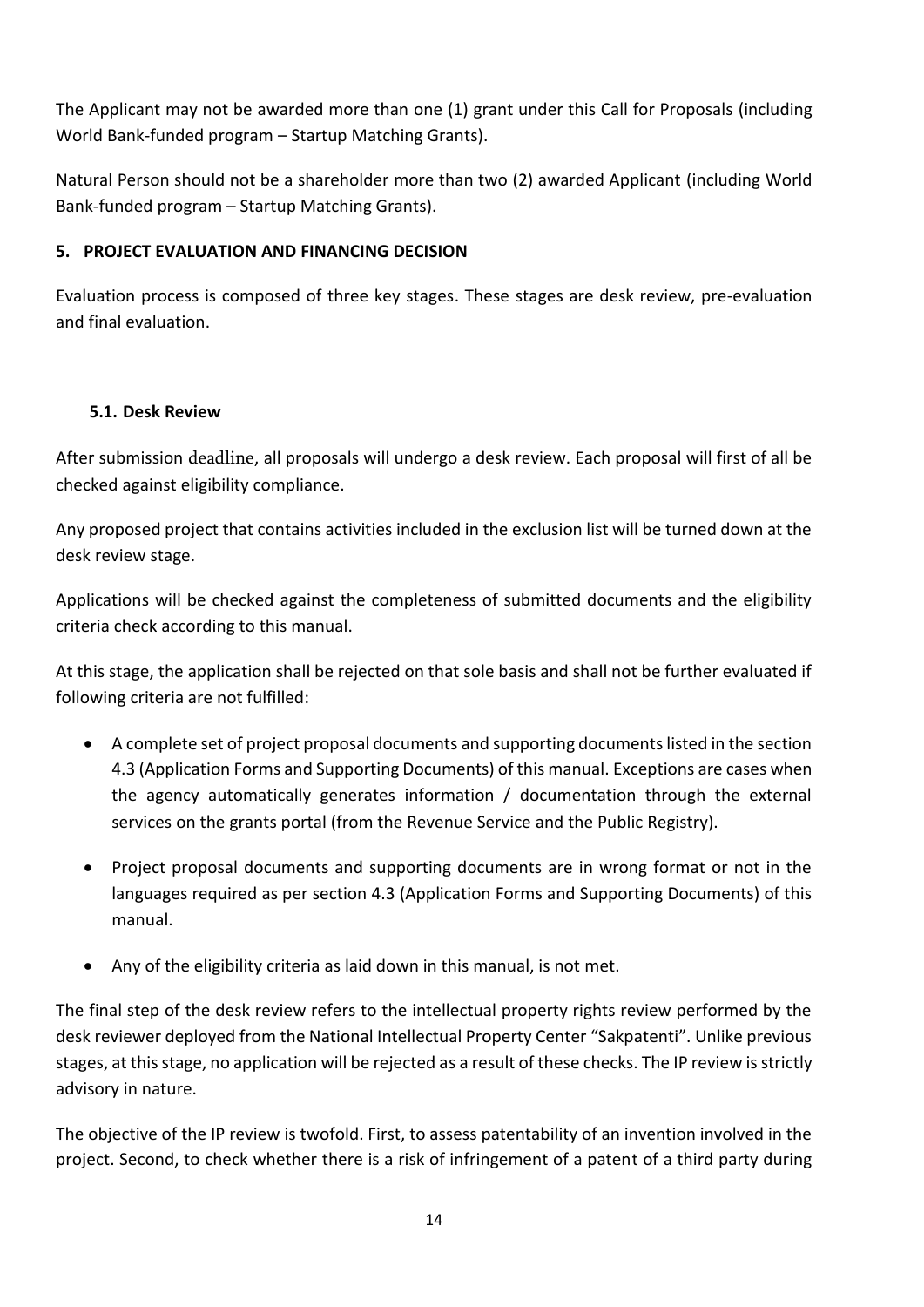the project implementation phase.

Only fully completed and electronically submitted Applications will be considered for further evaluation. If applicable, the Applicants may be given 5 to 10 calendar days for addressing clarifications requested by GITA depending on the complexity of the request imposed by the Implementing Agency. In case the above-mentioned deadline is not respected, the Georgia's Innovation and Technology Agency reserves a right not to consider the application for further evaluation. Applicants will be informed on the outcomes of the desk review by email and through the Matching Grants web portal.

After the desk review, the evaluation and selection process will be managed by the external independent company tasked to conduct (1) the pre-evaluation of applications by involving the roster of international experts – peer reviewers, (2) the pitch coaching sessions by involving international coaches and (3) the final evaluation by the Independent Investment Committee composed of odd number of international experts. The latter will make the financing decision regarding the award of grants.

#### <span id="page-14-0"></span>**5.2. Pre-evaluation of Applications**

Each Application that meets desk review criteria will be individually evaluated at least by two independent and unbiased international peer-reviewers. Each Peer Reviewer will have business/market knowledge and related experience relevant for the proposal.

Each peer reviewer must have the highest standards of integrity, which preclude any questionable affiliation with Applicants, including as an employee, consultant, relative, political or business affiliate. Each candidate should disclose in advance any perceived, potential or actual conflict of interest that could affect their objectivity. The peer reviewers will be asked to remotely evaluate one or more proposals closely related to their field of expertise and to submit a completed evaluation grid. Peer Reviewers shall also check the eligibility of costs presented in the proposal budget, as well as their adequacy and consistency with the business and activity plans. Peer reviewers have to provide consensus merit-based scores and a comments on each proposal, highlighting the strengths and weaknesses of the Application and indicating any issues that might be clarified with an Applicant at the interview. If initially assigned two peer reviewers do not agree on consensus scores and comments, there should be assigned additional expert/experts. So consensus score should be decided by a majority of votes of assigned peer experts.

Evaluation Criteria and scoring principles: The peer reviewers will assess each proposal against the evaluation criteria identified in Table 2 below. They are entitled to arrange up to 15 minutes interview (online/offline) with Applicant. They will assess the proposal and provide a 1-10 score for each criterion where 10 indicates the strongest possible score on the criterion and 1 indicates the weakest possible score.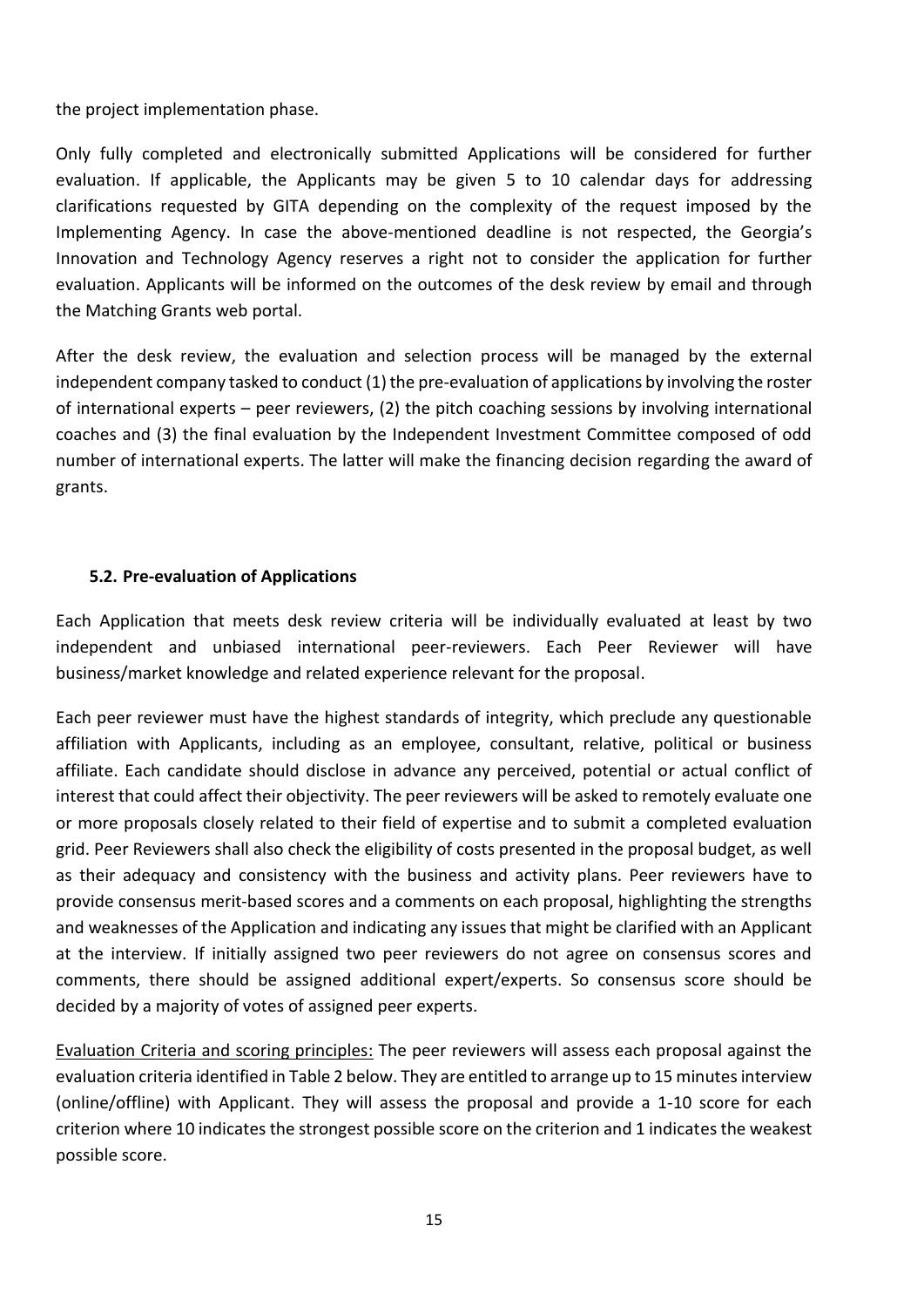Each criterion is assigned with weights due their importance (criterion I -20%, Criterion II -20%, Criterion III – 20%, Criterion IV – 10%, Criterion V – 15%, Criterion VI – 15%). Thus, each proposal can achieve a maximum of 100 points.

#### **Table 2.**

| Criteria 1. Team                                 | Is this team a compelling fit to THIS opportunity at THIS<br>time? Also includes: Do they clearly understand their<br>customer and the problem? Did they demonstrate Domain<br>Expertise? Are there any critical gaps in the team?                                                                                 |  |
|--------------------------------------------------|--------------------------------------------------------------------------------------------------------------------------------------------------------------------------------------------------------------------------------------------------------------------------------------------------------------------|--|
| Criteria 2. Market Size / Scope /<br>Opportunity | How big does this get? How significant of a venture does<br>this become if it succeeds? Also includes: How significant is<br>the problem they are solving? How competitive is the<br>space? Dominated by a few well-funded players, or<br>fragmented? What is the scope of the market: local,<br>regional, global? |  |
| <b>Criteria 3. Value Proposition</b>             | The solution solves a clear, significant problem "worth<br>solving". The tech/product delivers (or will be capable of<br>delivering) a compelling value proposition that<br>produces verifiable benefits to target customers                                                                                       |  |
| <b>Criteria 4. Business Model</b>                | Are there signs of business model that works? Is it<br>evidenced by paying customers? Did they conduct<br>experiments to determine what model works and what<br>does not?                                                                                                                                          |  |
| Criteria 5. Go to market strategy                | Are there signs that the start-up is testing things out. Did<br>they clearly outline their marketing funnel/method? Do<br>they understand what works and what does not, what it<br>costs and what it gets? Do they have a good understanding<br>of costs to get customers?                                         |  |
| <b>Criteria 6. Competitive Positioning</b>       | How compelling is the advantage or innovation at the core<br>of the offering? What is the competitive advantage of the<br>start-up and which are the potential competitors? Also<br>includes: Is there a significant IP, or potential for IP.                                                                      |  |

Peer reviewers have to provide list of top 50 Pre-selected Applications for final evaluation, ranked by score. If the 50th and subsequent applications in the ranking have equal total scores, all the mentioned applications with equal scores will go to the final stage.

Applicants will be informed on the outcomes of the pre-evaluation and shall be ready to deliver pitch and answer questions during the Final Evaluation.

The pre-selected applicants shall attend one-week pitch coaching session to improve their pitching skills before the final evaluation of applications. The sessions will be conducted by the International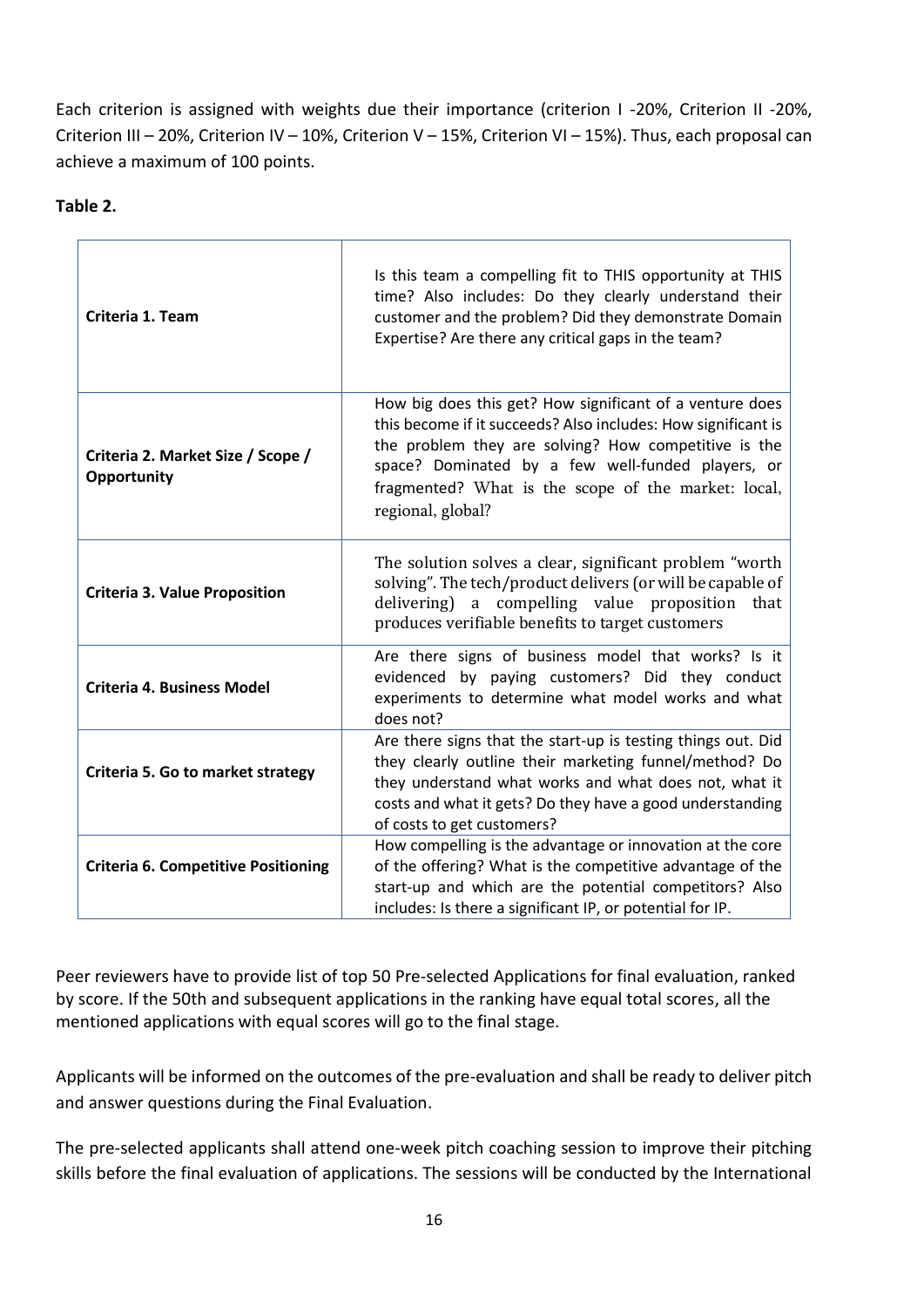Coaches hired by GITA.

After training session completion, pre-selection results along with a corresponding explanatory narratives will be provided to the Independent Investment Committee (IIC) members to proceed with the evaluation process.

#### <span id="page-16-0"></span>**5.3. Final Evaluation by the Investment Committee**

GITA's Independent Investment Committee is composed of at least three (3) unbiased International Experts. IIC members must have the highest standards of integrity, which preclude any questionable affiliation with Applicants, including as an employee, consultant, relative, political or business affiliate. They must have prominent expertise in International Business, Investment Strategy, Innovative R&D, Product Development and Commercialization.

At this stage, those applicants whose proposals have been pre-selected will be invited to interviews. The interviews will be followed by a Q&A session. The applicants should be prepared as per final evaluation grid and be ready to answer the questions asked around these criteria and regarding their proposals.

Based on the decision of the Implementing Agency, the interviews conducted during this stage might be publicly broadcasted.

After the pitching sessions, the consensus meeting of the IIC will be held where IIC members should agree on scores for each criterion and come up with the collective evaluation grid.

The evaluation criteria for final evaluation are the same evaluation criteria used by the peer reviewers.

As a result of this assessment, a list of applications recommended for financing will be drawn up, with the sum of requested grants nearly equal to the budget available for each call for proposals.

Please note that given the proper justification, GITA reserves the right not to allocate all the funds available as per budget of each call for proposals.

#### <span id="page-16-1"></span>**5.4. Negotiations and award of grants**

An on-the-spot verification of Applicants proposed for financing may be performed by GITA in order to establish the situation on the spot, that is, whether/how the situation in the field complies with the information presented in the Application and the documentation submitted.

Following these controls, each Applicant proposed by the IIC for financing will be invited to enter into contract negotiations with GITA. The purpose of these negotiations is to solve all ambiguities that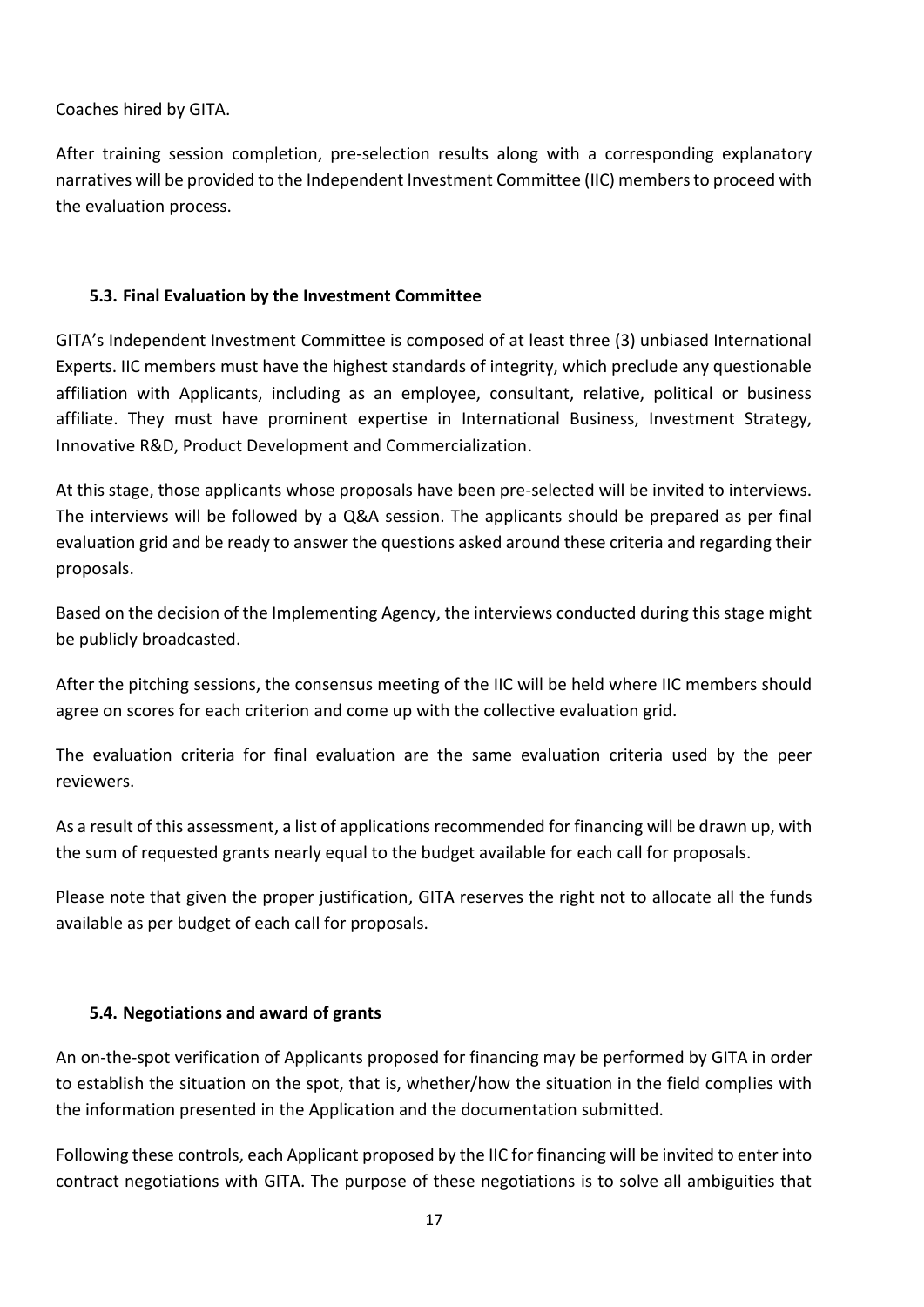emerged during the evaluation and to obtain any required revisions of the proposals. Negotiations may cover budget (in terms of the cost eligibility criteria), any, technical or legal aspects of the proposal.

The documents listed in section 4.3 of this manual will be requested from the selected applicants.

## <span id="page-17-0"></span>**6. IMPLEMENTATION AND MONITORING OF THE PROJECT**

## <span id="page-17-1"></span>**6.1. Implementation of the Project**

After signing the Financing Agreement, the Applicant will be identified as the Beneficiary. The Beneficiary is required to carry out the project diligently and efficiently in accordance with the terms of the Startup Matching Grants Program and the Financing Agreement and with sound technical, economic, financial, managerial and social standards and practices. The Beneficiary is required to maintain policies and procedures adequate to enable GITA to monitor and evaluate the progress of the project and the achievement of its objectives.

The Beneficiary shall use the financing in accordance with the Approved Project Budget, maintain a financial management system and prepare quarterly financial reports in accordance with consistently applied accounting standards, on a cash basis, both in a manner adequate to reflect the operations, resources and expenditures related to the project.

The Beneficiary on a quarterly basis will submit a Project Financial and Progress Reports, including the Statement of Expenditure (SOE), Designated Account Reconciliation Statement (**Attachment SMG6**), the bank statement from the designated account, as well as copies of the relevant receipts and invoices, for review to GFMES.

The Beneficiary will permit GITA, and/or persons or auditors appointed by GITA to inspect and audit its accounts and records and other documents relating to the Project and performance under the Financing Agreement. Any failure to comply with this obligation may constitute a prohibited practice subject to Financing Agreement termination by the GITA.

The Beneficiary shall enable GITA to review/monitor the implementation of the project, its operation and any relevant records and documents and prepare and furnish to GITA all such information as GITA shall reasonably request relating to the implementation of the project.

The Beneficiary is required to implement the project in accordance with the Project Proposal. Any significant deviation from the Project Proposal such as delay in project completion within timeframes defined in the Project Proposal or whenever proposed milestones are not achieved, requires prior written consent from GITA. The Beneficiary may request a no-cost extension of the project implementation period. Such requests will be granted only in exceptional and justified circumstances, and must be duly evidenced to accommodate their appraisal.

Beneficiaries are also expected to provide periodic updates to GITA for at least (5) years after the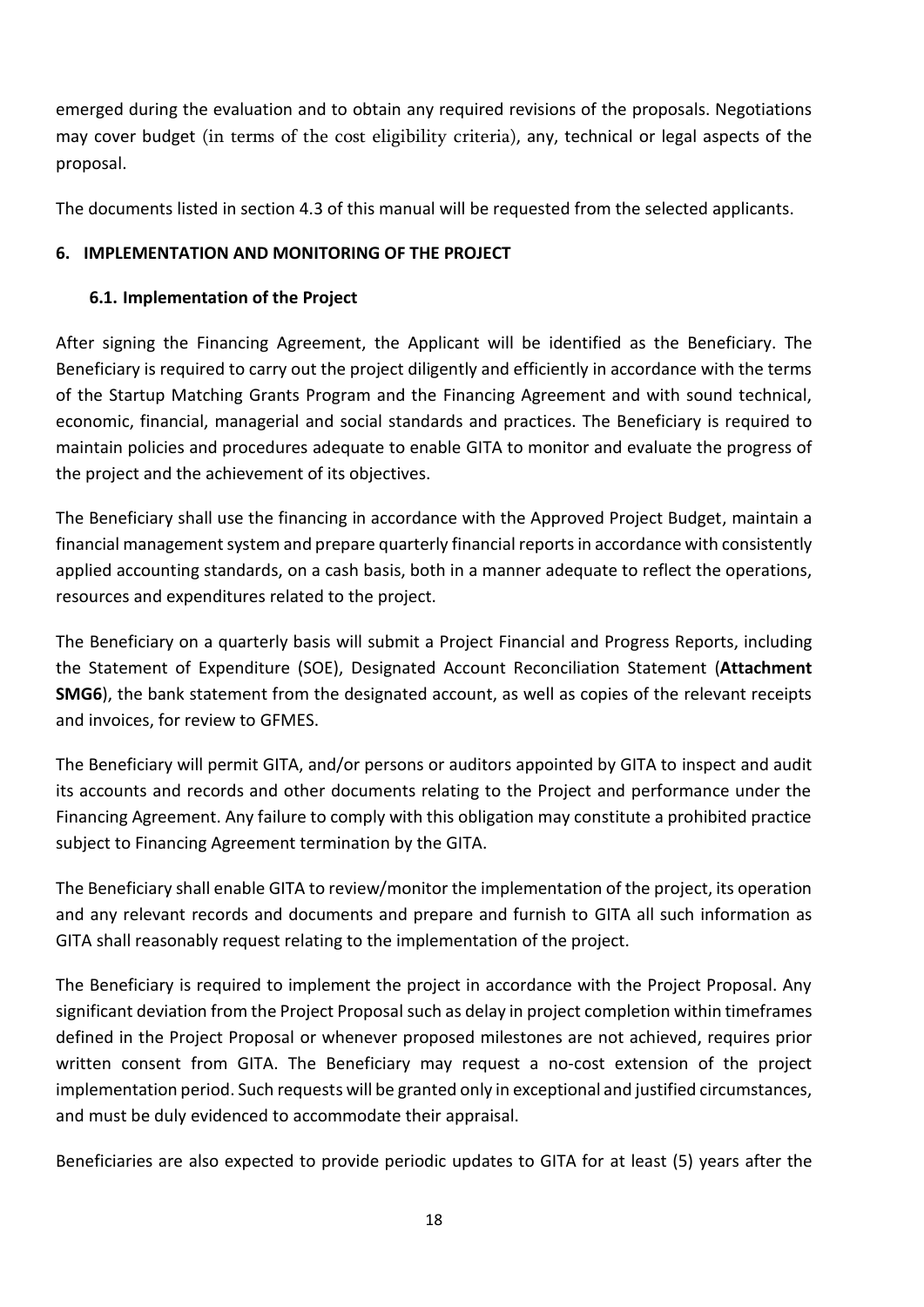conclusion of the project covering key performance indicators and financial information in the format requested by GITA. The Beneficiary might as well be requested to participate in the thematic meetings organized by GITA and present these results or success stories to the meeting audience.

#### <span id="page-18-0"></span>**6.2. Disbursement**

The Beneficiary shall open a designated bank account only to be used for the purposes of the project, and the disbursements from GITA as well as the match (co-financing) from the Beneficiary will be deposited in this account. All payments, in the frame of the project, shall be done through this designated bank account. Costs covered using cash (petty cash) will be declared as ineligible.

Grant funds to the Beneficiary will be issued in quarterly tranches; a Withdrawal Application Form (**Attachment** S**MG8**) will be used by the Beneficiary to request grant tranches from GITA. The first installment will be transferred to the Beneficiary's designated bank account based on the Financing Agreement, however all further tranches shall be provided on the basis of quarterly progress and financial reports of the previous period.

Prior to the quarterly disbursement, the Beneficiary must submit, along with the quarterly progress and financial report, a bank account statement showing that the Beneficiary has deposited in the designated account its share of co-financing sufficient for the respective advance disbursement from GITA.

Prior to quarterly disbursement, the Beneficiary must submit quarterly progress and financial reports within two (2) weeks after the last calendar day of the project quarter along with other required documentation. Quarterly reports should be submitted on the Grants Portal.

The Beneficiary is allowed up to fifteen percent (15%) of variations from the total Approved Project Budget within any of major budget categories. This permission does not apply to the category of salary expenditures. Should the expenses variations related to any major budget category be expected to exceed fifteen percent (15%) during the course of the project, a prior written request for funds reallocation must be submitted for GITA's approval.

GITA reserves the right to suspend or terminate the financing under the Financing Agreement, and request a refund of all or any part of the amount of the financing disbursed, in the event that the Beneficiary fails to perform any of its obligations under the Financing Agreement. In case of termination, the beneficiary shall not refund spent funds that are already recognized as eligible by the agency.

## **6.2.1. Calculation of disbursement and balances:**

<span id="page-18-1"></span>For the sake of smooth implementation of the project, the disbursement amounts and schedule (**see Table 3 - Disbursement Schedule**) should correspond to the following plan: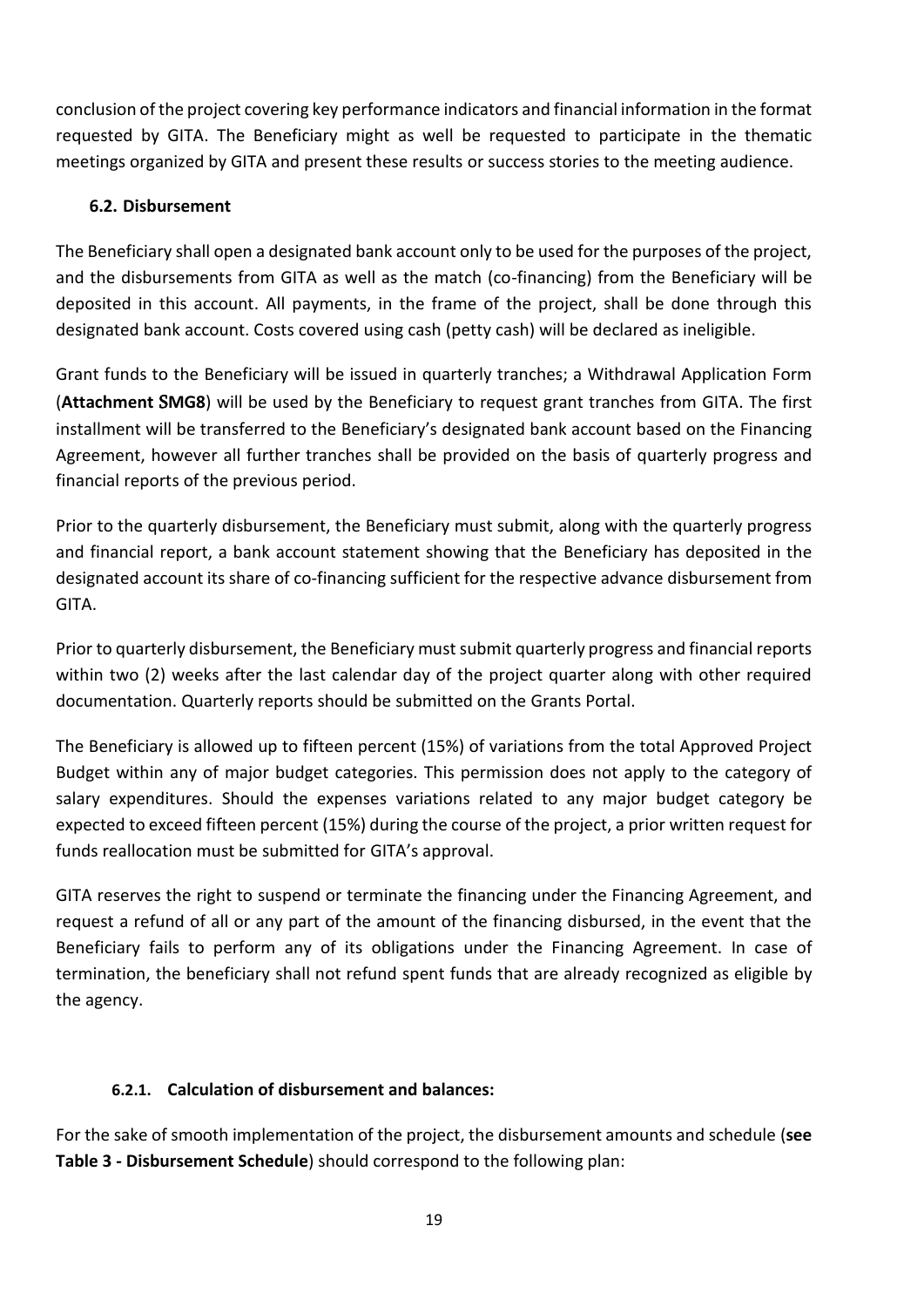- A) The first advance disbursement shall equal 100% of the grant portion of the approved project budget for the 1<sup>st</sup> reporting quarter plus 50% of grant portion of the budget for the next (i.e. 2<sup>nd</sup>) reporting quarter and be paid after Financing Agreement is signed. In support and prior to receiving this payment, Beneficiary shall submit:
	- 1. Withdrawal application;
	- 2. Proof of co-finance sufficient for the first advance disbursement, deposited to the designated bank account.
- B) Further, each advance disbursement may equal 50% of the grant portion of the budget for the current reporting quarter plus 50% of grant portion of the project budget for the next reporting quarter. In support and prior to receiving this payment, Beneficiary shall submit:
	- 1. Withdrawal Application;
	- 2. Proof of co-finance sufficient for the respective advance disbursement, deposited to the designated bank account;
	- 3. Quarterly progress report;
	- 4. Quarterly financial report.
- C) The last advance disbursement may equal 50% of grant portion of the budget for the last reporting quarter. In support and prior to receiving this payment, Beneficiary shall submit:
	- 1. Withdrawal Application;
	- 2. Proof of co-finance sufficient for the final advance disbursement, deposited on the designated bank account;
	- 3. Quarterly progress report;
	- 4. Quarterly financial report.

the financial report for the last reporting quarter shall be submitted after the implementation period is over

In addition to the above-mentioned calculation each advance payment and final disbursement, except for the first one, may be further reduced by the unspent balance whenever this underspend is caused by the savings or the delay in the implementation of activities. Should such case arise a beneficiary shall submit the updated timeline and the amended budget to request the reallocation of funds, unless a delay in activities prevents the implementation of the project. Should latter be the case the contract will be suspended according to the provisions of the Financing Agreement.

In case there are ineligible costs identified in the Financial Reports, the Beneficiary will not be entitled to receive the next disbursement until the corresponding amount is refunded back to the project account.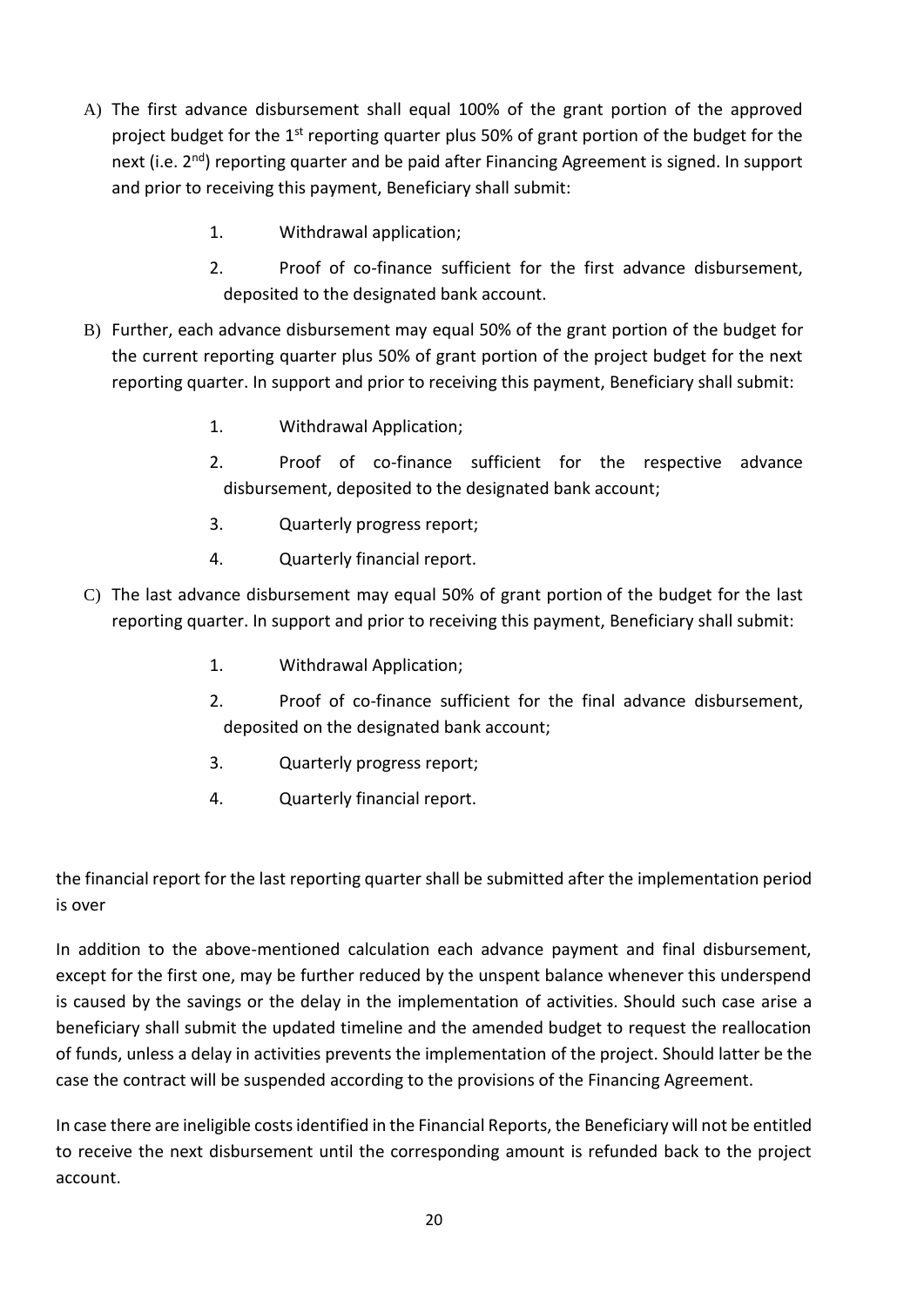**After the end of the implementation period, a Beneficiary shall refund any unspent balance or ineligible costs identified as a result of revisions/checks conducted by GITA or the Auditors no longer than 30 days after receipt of notification requesting the amounts due to the Implementing Agency.** 

## <span id="page-20-0"></span>**6.3. Monitoring of the Project**

Prior to disbursement of funds to the Beneficiary, monitoring of the project is required by GITA. The purpose of the monitoring is to assess the progress of the project in implementing the task activities, and to assure that financial expenditures are in accordance with the Approved Project Budget for the given period. Methods of monitoring include:

- A) Review of submitted quarterly progress and financial reports;
- B) On-site monitoring visits, as needed;

The Beneficiary must submit quarterly progress and financial reports through matching grants web portal, within two (2) weeks after the last calendar day of the project quarter. This quarterly reporting is a requirement for the duration of the project, or until all project activities are completed and the project is formally closed. If necessary, GITA will perform on-site monitoring visits annually or more often and as determined by GITA. Upon review and approval of the reports by GITA the project financing for the next quarter will be disbursed.

After the project is fully completed, the quarterly financial (covering the last project quarter) and final progress reports must be submitted to GITA within four (4) weeks after the last calendar day of the project.

GITA will check the submitted report, identify the deviation or breach (if any) and communicate them with the Beneficiary.

The Financing Agreement may be the subject to termination in the event the Beneficiary fail to take corrective measures within 2 weeks after the receipt of notification with the request for clarifications/corrections.

## **6.3.1. Reporting**

<span id="page-20-1"></span>Two (2) weeks after the last calendar day of the project quarter, the quarterly progress and financial reports must be submitted along with other required documentation as per Section 6. This is followed by an on-site monitoring visit (when applicable) that will be conducted by GITA staff. Upon review and approval of the reports and upon positive outcome from the on-site monitoring visit, the Beneficiary will be eligible for disbursement for the next quarter.

For deviations in the quarterly progress and/or financial report that can be corrected or justified and are not a result of the Beneficiary's mismanagement of financials or the project, the Beneficiary will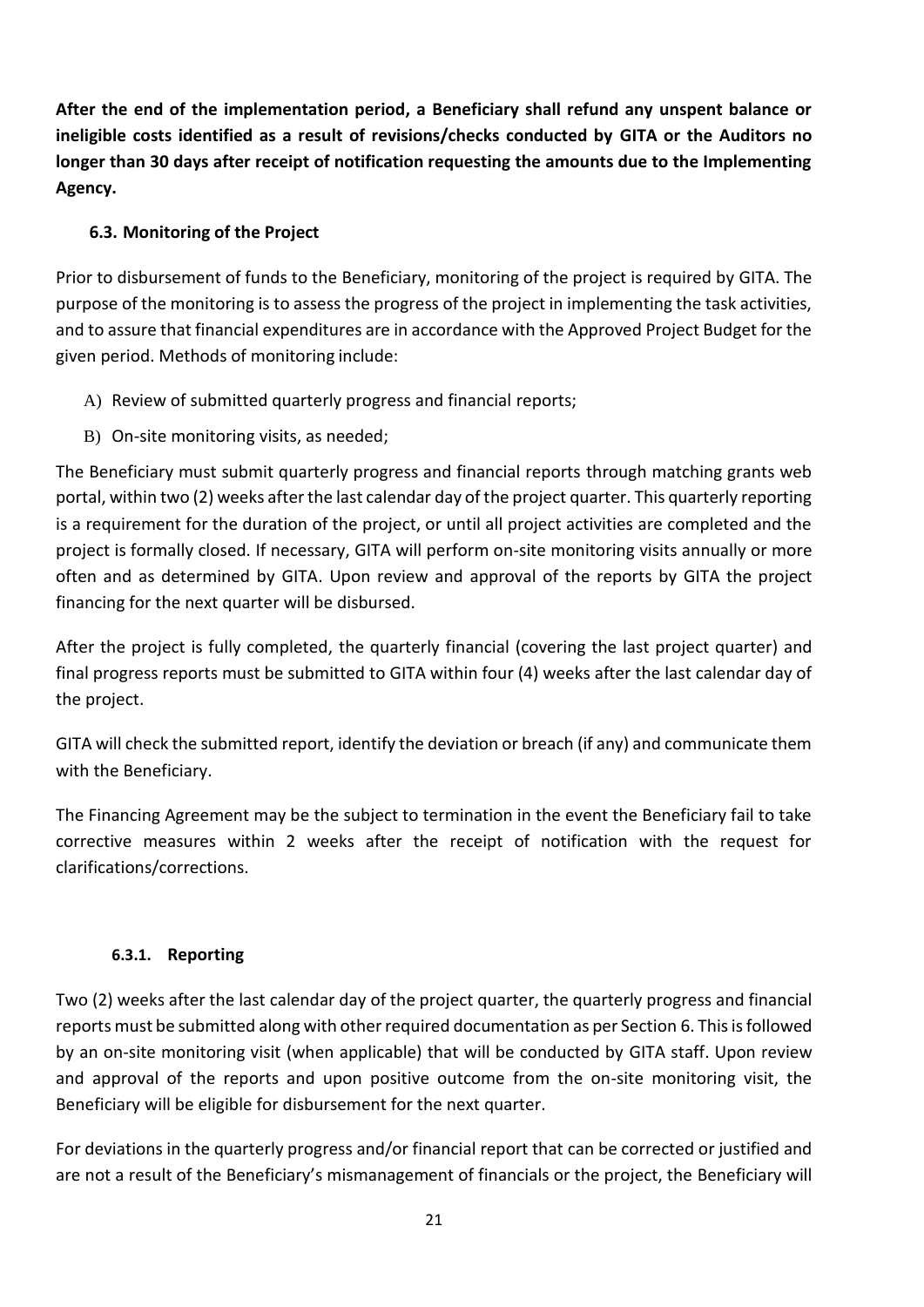be required to update the quarterly progress and/or financial report and resubmit it to GITA as per GITA's written notice. Additional check-ups by GITA will be done. The payment will be preceded after the updated progress and/or financial reports are approved.

The templates for the quarterly and final progress and financial reports will be available through the Matching Grants web portal.

Quarterly progress- and financial- reports should be accompanied with copies of supporting documents and bank account statement relevant for previous quarter. Bank account statements should show all relevant transactions related to submitted supporting documents. Furthermore, designated bank account statements have to show that the Beneficiary has secured its share of cofinancing sufficient for the next disbursement.

**Note that Beneficiary shall not disburse from or deposit into this designated bank account any funds not related to the project.** In addition to the formal reports required under the Financing Agreement, it is the Beneficiary's obligation to report significant project events to GITA, positive or otherwise. As a contributor to the project, GITA would like to be kept abreast of the project status. In the event of favorable variations or unforeseen problems, GITA's early awareness will enable GITA management to work with the project team in implementing any necessary changes to project activities, including re-scheduling and re-budgeting.

Any changes to the project (e.g. regarding project implementation, timelines, project budget, deliverables, project staff, etc.) should be communicated to GITA in writing as they require GITA's written consent. Such changes may not be effective before the written consent is issued to the Beneficiary.

#### **6.3.2. Progress Report**

<span id="page-21-0"></span>The purpose of the progress reports is to enable GITA to monitor project progress and to assist in making decisions regarding the continued funding of the project. Timelines, conciseness, and agreement with the Project Proposal are key features of the progress reports.

The period of reporting covered in the progress report should coincide with the period in the accompanying financial report. The progress report will be reviewed by GITA only after both, progress and financial reports are received. This will enable GITA to associate completed tasks and activities reported in the progress report to the relevant expenditures in the financial report.

Progress reports submitted to GITA will be treated as confidential to the extent described in the Financing Agreement. Nonetheless, proprietary or commercially sensitive information should be identified as such.

#### <span id="page-21-1"></span>**6.3.3. Financial Report**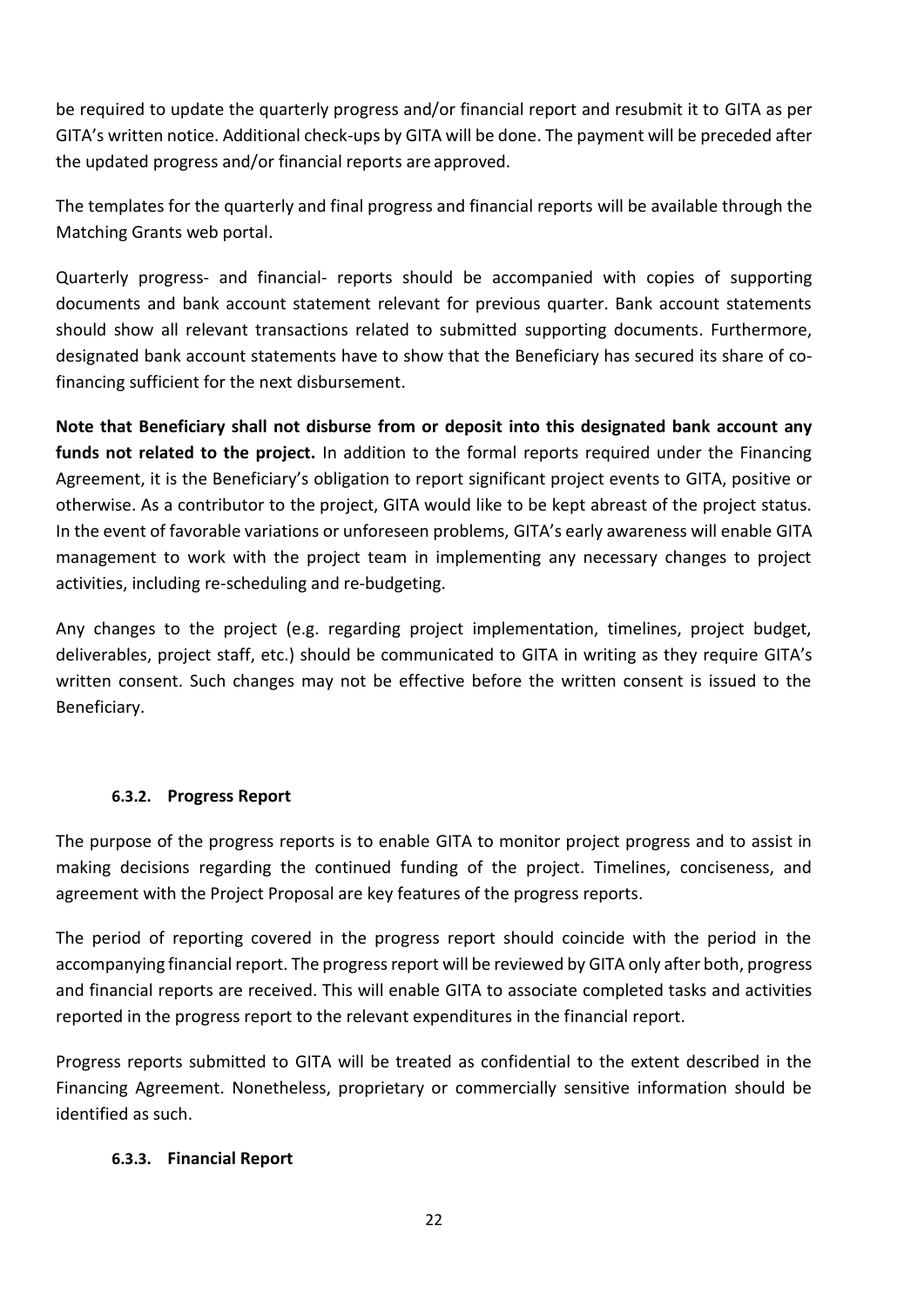The purpose of the Financial Report (**Attachment SMG6**) is to enable GITA to monitor actual expenditures on the project and to assist decisions relating to the continued financing of the project.

All expenses incurred in GITA-supported projects for the actual period must be itemized in accordance with Approved Project Budget as per Financing Agreement, and all payments from the designated bank account in all categories should be shown. **Expenditure is recognized on a cash basis.** No depreciation will be provided in these statements as per financial management requirements. Similarly, the Beneficiary will recognize salaries as an expense at the moment of payment (accruals will not be eligible for financing). Financial reports should include supporting documentation related to the payments and proof of purchase, such as bank account statements and payroll calculations for salaries, travel expenses calculations, contracts (if applicable), invoices, delivery receipts, service delivery reports, bank payment orders for all purchases, contracts and consultants, etc.

Monitoring by GITA will include verification of compliance between Quarterly Financial Reports with Approved Project Budget and detailed verification of all supporting documentation.

If any concerns arise during the review of the financial report by GITA, the Beneficiary may be asked to submit additional documentation. The Beneficiary is expected to maintain financial records for the project sources and uses of funds separate from the other existing and/or future projects for the period of the project duration.

#### **6.3.4. Monitoring Visits**

<span id="page-22-0"></span>The purpose of the on-site monitoring visit by the GITA representatives is primarily to verify that project progress and financial activities are occurring as reported and as stated in the approved project documents. GITA will perform on-site monitoring visits if necessary and as determined by GITA.

GITA will notify the Beneficiary in writing by email at least one (1) calendar week in advance about the on-site monitoring visit. The notification will outline the purpose of the visit, what is to be reviewed, and who should attend the meeting during the on-site monitoring visit. In turn, a beneficiary shall provide the representatives of the Implementing Agency with the documents or information necessary for the monitoring visit, as well as accommodate the presence of the persons requested by GITA.

Monitoring visits will typically include a review of project implementation (e.g. procedures, milestones with measurable results, timelines, tasks, agreements, policies and financial documentation) as well as in-person meetings with relevant project team members.

At the end of on-site monitoring visit GITA representatives will discuss, with relevant project team members, findings from the meeting and clarify any corrective actions to pursue after the visit. If the on-site monitoring visit has identified any concerns, the Beneficiary will be required to correct deficiencies within agreed timelines. The further financing depends on the severity of problem and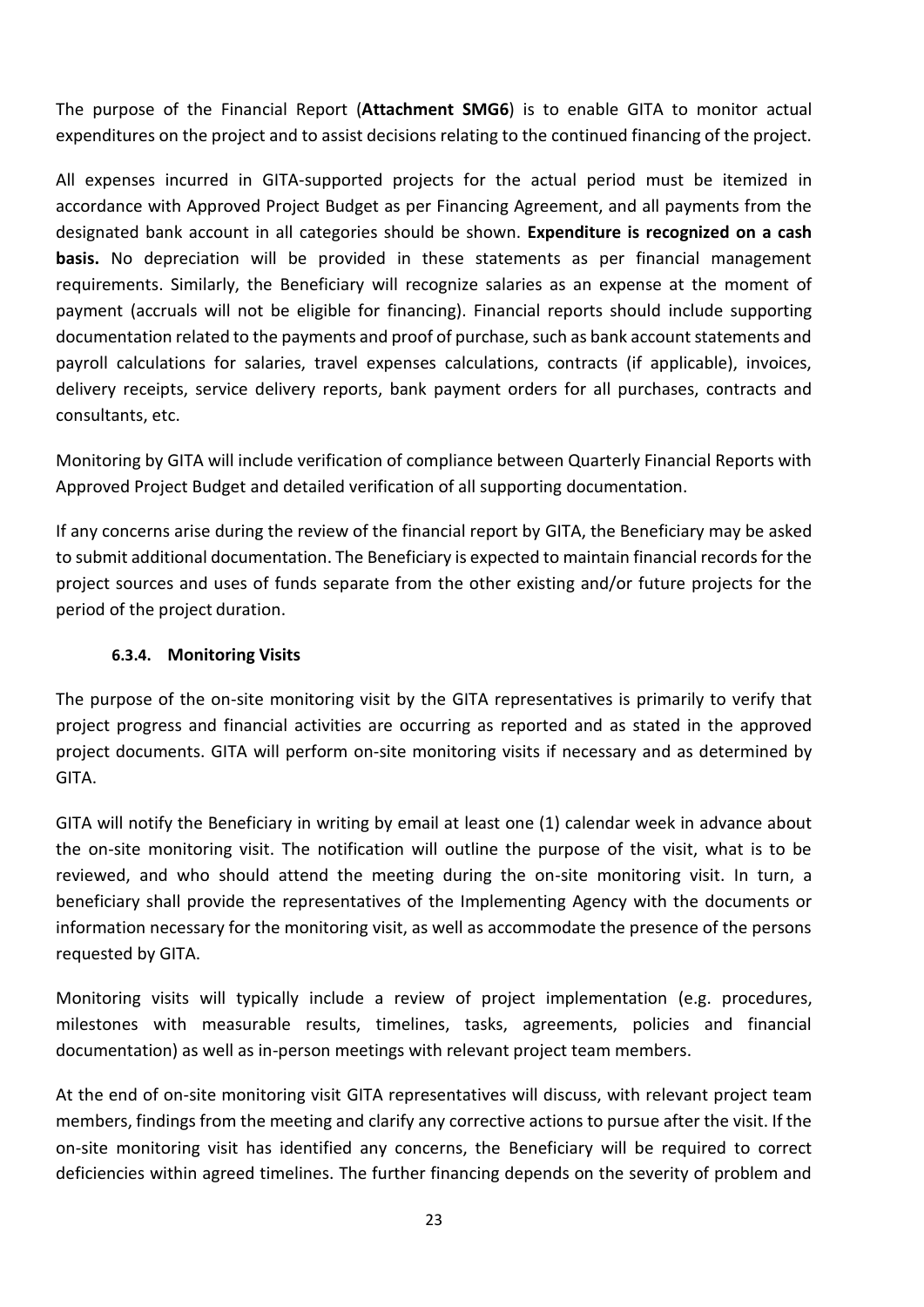it might be suspended until the deficiencies are corrected.

#### <span id="page-23-0"></span>**6.4. Master File**

Beneficiary should create a master file at the beginning of the project period. This master file should include the following documentation and each folder/binder should be referenced with letters and titles as described below:

(C) Correspondence

- Any email or official documentation exchanged between the Applicant and GITA during the application period (e.g. response from GITA's independent Investment Committee, notifications from GITA, etc.);
- Any email or official documentation exchanged between the Beneficiary and GITA during the project implementation;

(F) Award notification and financing Agreement;

(P) Proposal - Application and supporting documentation as specified in Section 4 of this manual;

(R) Implementation

- Progress Reports
- Financial Reports inclusive all supporting documents (such as copies of invoices, agreements, payment documents, etc.)

During the on-site monitoring visit the master file must be made available.

#### <span id="page-23-1"></span>**6.5. Termination of Financing**

The GITA may suspend and/or terminate the financing, upon its sole discretion, in whole or in part, in the instance of a breach of any terms of the Startup Matching Grants Program or the Financing Agreement, including but not limited to:

- 6.5.1 Failure of the Beneficiary to provide, promptly as needed, the resources required for project implementation, including failure to deposit the co-financing amounts set forth in the Financing Agreement at the dates specified in the Financing Agreement;
- 6.5.2 Failure of the Beneficiary to use the financing as defined in the Approved Project Budget including reallocation of more than 15% of the Approved Project Budget by Beneficiary without prior written consent of GITA;
- 6.5.3 Significant failure of the Beneficiary to carry out the project with due diligence and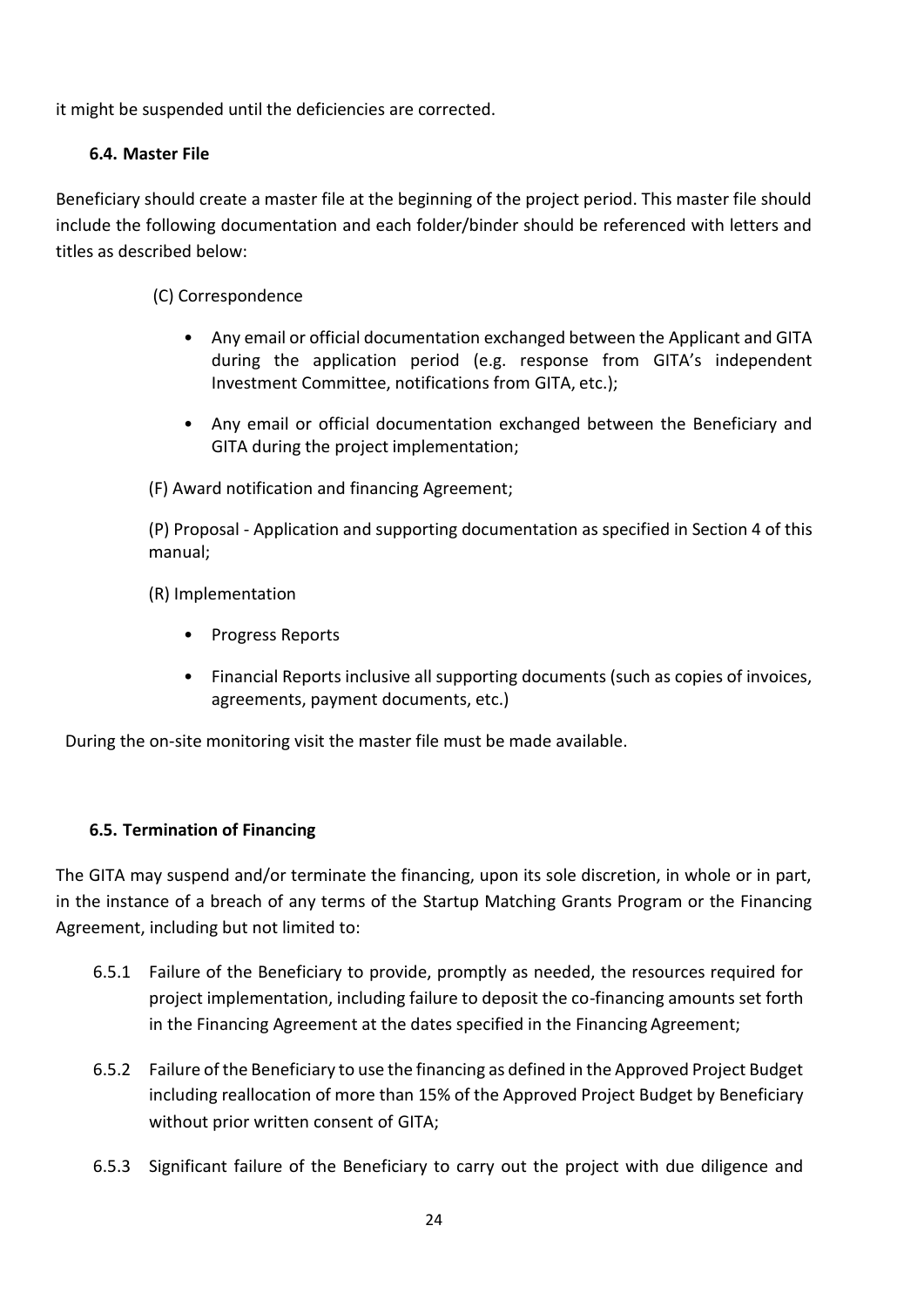efficiency and in accordance with sound technical, economic, financial, managerial, environmental and social standards and practices, including in accordance with the provisions of the Anti-Corruption Guidelines, providing false information during any stage of the project Application, evaluation or implementation and in instances of gross misconduct or fraud;

- 6.5.4 Failure of the Beneficiary to carry out the project in accordance with the national environmental legislation and the EMP/ESMP, if applicable, and to undertake in a timely manner all measures to enable GITA to monitor compliance of Beneficiary's performance with the ESMP;
- 6.5.5 Failure of the Beneficiary to maintain policies and procedures adequate to enable GITA to monitor and evaluate the progress of the project and the achievement of its objectives;
- 6.5.6 Failure of the Beneficiary to maintain a financial management system and prepare financial statements in accordance with consistently applied accounting standards, both in a manner adequate to reflect the operations, resources and expenditures related to the project;
- 6.5.7 Failure of the Beneficiary to have financial statements audited at GITA's request by independent auditors acceptable to GITA, in accordance with consistently applied auditing standards, and promptly furnish the statements as so audited to GITA;
- 6.5.8 Failure of the Beneficiary to enable GITA to inspect the implementation of the project, its operation and any relevant records and documents and prepare and furnish to GITA all such information as GITA shall reasonably request relating to the implementation of the project;
- 6.5.9 Failure of the Beneficiary to inform GITA of any significant changes to the project (e.g. regarding project implementation, timelines, project budget, deliverables, project staff, etc.).

In case of suspension of financing, GITA will send a written notice to the Beneficiary with information about the existence of a breach and with request to the Beneficiary to rectify the breach within two (2) weeks after the date of receipt of the notice. In the case the Beneficiary does not resolve the default, GITA has the right to terminate the Financing Agreement.

## **In case of termination of financing due to the breach of any terms of the Startup Matching Grants or the Financing Agreement, the Beneficiary will be required to refund all or any part of the amount disbursed by GITA under the Financing Agreement.**

If the Beneficiary terminates the Financing Agreement or abandons the project, the Beneficiary shall be obliged to refund to GITA the entire amount disbursed to the Beneficiary.